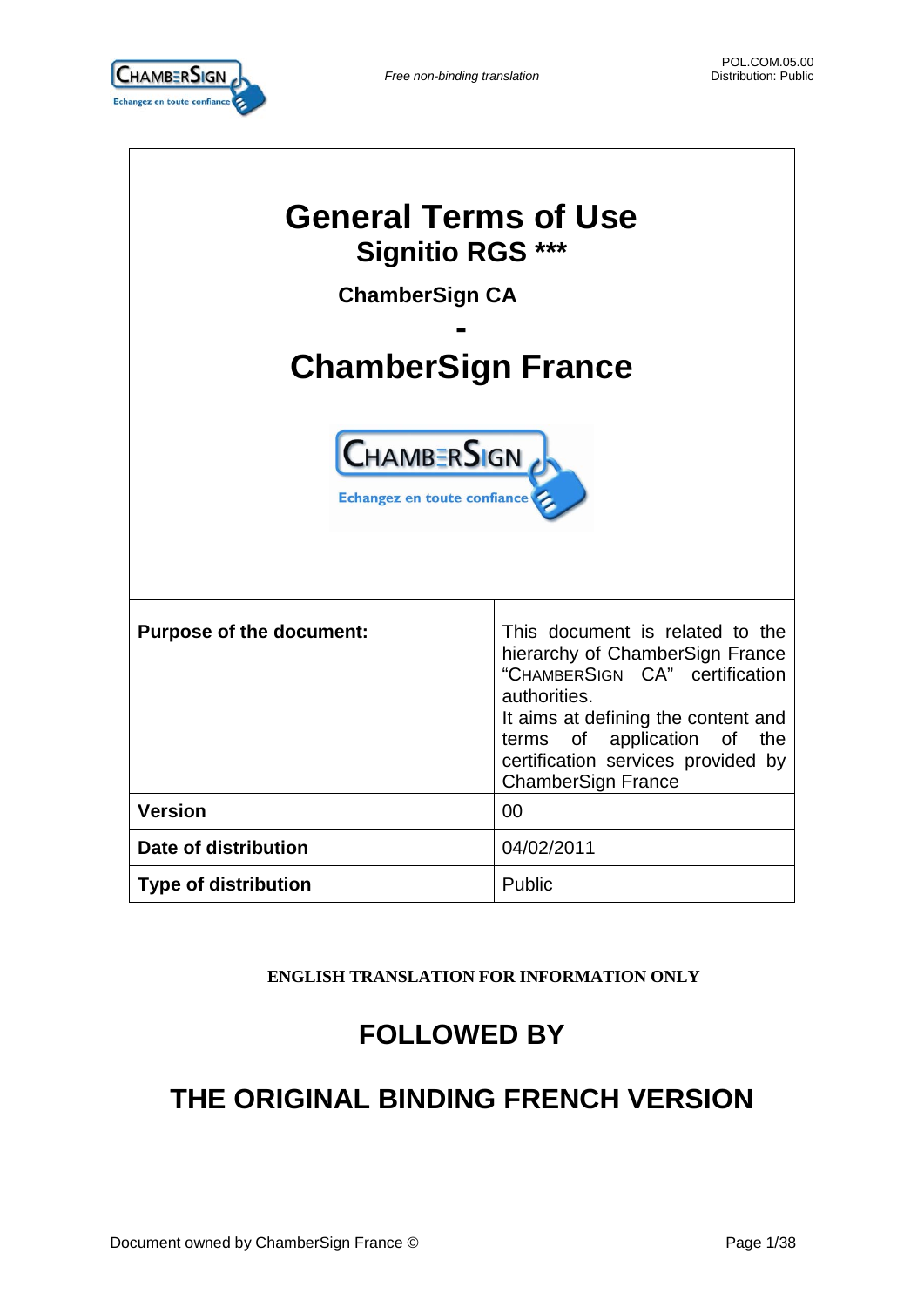

# **CONTENTS**

### **ENGLISH TRANSLATION FOR INFORMATION ONLY**

| 1.                                                   | <b>INTRODUCTION</b>                                                                                                                                                                                                                                                                | $\overline{4}$                                                                        |
|------------------------------------------------------|------------------------------------------------------------------------------------------------------------------------------------------------------------------------------------------------------------------------------------------------------------------------------------|---------------------------------------------------------------------------------------|
| 2.                                                   | <b>DEFINITIONS</b>                                                                                                                                                                                                                                                                 | $\overline{4}$                                                                        |
| 3.                                                   | <b>PURPOSE</b>                                                                                                                                                                                                                                                                     | 6                                                                                     |
| 4.                                                   | <b>TERM - APPLICATION</b>                                                                                                                                                                                                                                                          | 6                                                                                     |
| 5.                                                   | <b>REQUESTS FOR CERTIFICATES AND RENEWAL</b>                                                                                                                                                                                                                                       | $\overline{7}$                                                                        |
| 5.1<br>5.2<br>5.3<br>5.4<br>5.5<br>5.6<br>5.7<br>5.8 | <b>REGISTRATION OF CERTIFICATE APPLICATION FILES</b><br><b>VERIFICATION OF THE REQUEST</b><br><b>REJECTION OF THE REQUEST</b><br><b>ISSUANCE OF THE CERTIFICATE</b><br>ACCEPTANCE OF THE CERTIFICATE<br><b>ASSISTANCE</b><br><b>RENEWAL</b><br><b>AMENDMENT OF THE CERTIFICATE</b> | 7<br>$\overline{7}$<br>$\overline{7}$<br>$\overline{\mathcal{I}}$<br>8<br>8<br>8<br>8 |
| 6.                                                   | <b>CONDITIONS FOR USING CERTIFICATES AND RESTRICTIONS</b>                                                                                                                                                                                                                          | 9                                                                                     |
| 7.                                                   | <b>CERTIFICATE VERIFICATION PROCEDURE</b>                                                                                                                                                                                                                                          | 9                                                                                     |
| 8.                                                   | <b>REVOCATION OF THE CERTIFICATE</b>                                                                                                                                                                                                                                               | 9                                                                                     |
| 9.                                                   | <b>CHAMBERSIGN'S OBLIGATIONS</b>                                                                                                                                                                                                                                                   | 10                                                                                    |
| 10.                                                  | <b>HOLDER'S OBLIGATIONS</b>                                                                                                                                                                                                                                                        | 11                                                                                    |
| 11.                                                  | <b>OBLIGATIONS OF CERTIFICATE USERS</b>                                                                                                                                                                                                                                            | 12                                                                                    |
| 12.                                                  | <b>LEGAL REPRESENTATIVE'S OBLIGATIONS</b>                                                                                                                                                                                                                                          | 12                                                                                    |
| 13.                                                  | <b>PRICE</b>                                                                                                                                                                                                                                                                       | 13                                                                                    |
| 14.                                                  | <b>GUARANTEES AND EXCLUSIONS</b>                                                                                                                                                                                                                                                   | 14                                                                                    |
| 14.1<br>14.2                                         | <b>GUARANTEES</b><br><b>EXCLUSIONS</b>                                                                                                                                                                                                                                             | 14<br>14                                                                              |
| 15.                                                  | <b>LIABILITY</b>                                                                                                                                                                                                                                                                   | 14                                                                                    |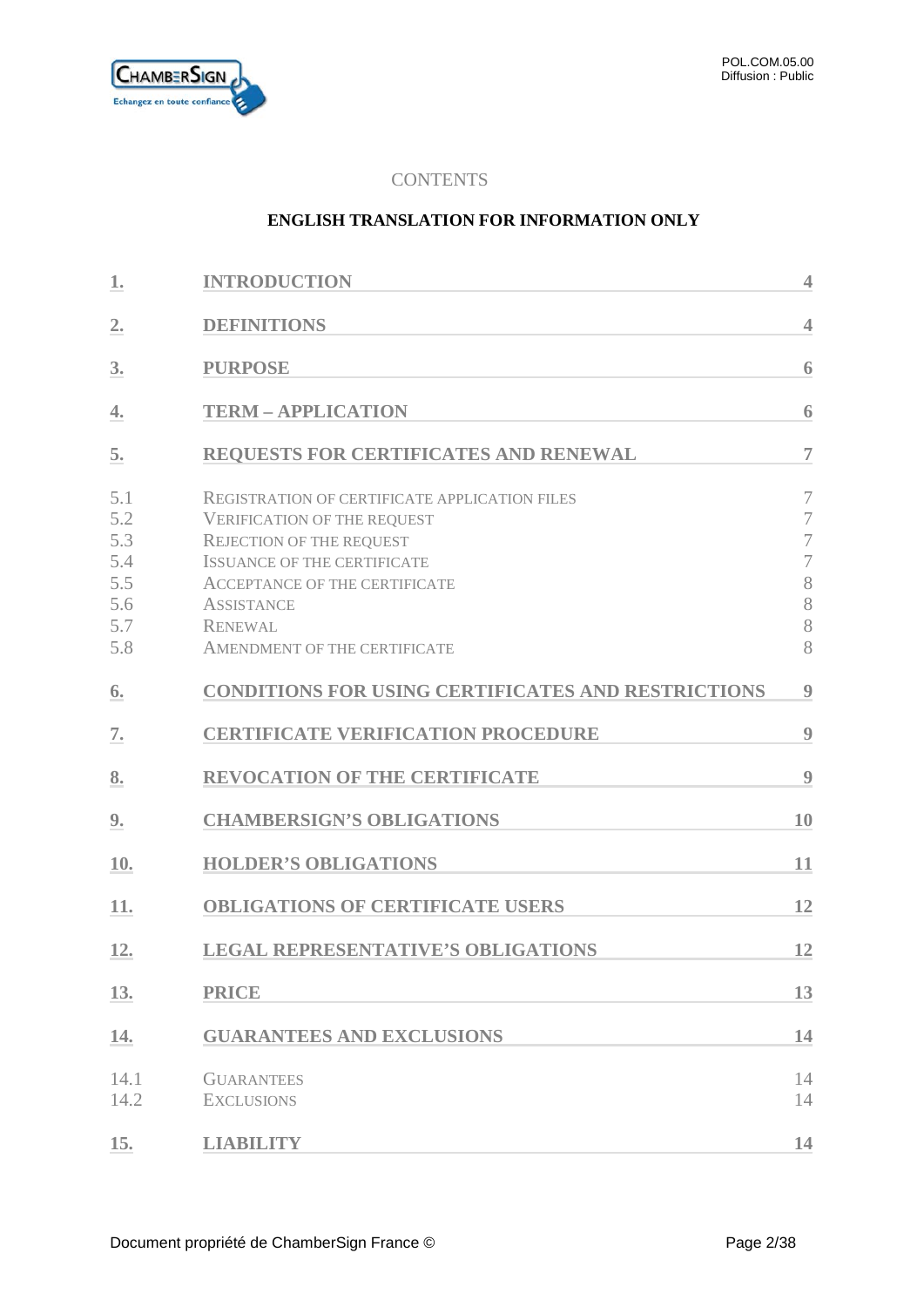

| 16.        | <b>INSURANCE</b>                                          | 16 |
|------------|-----------------------------------------------------------|----|
| 17.        | <b>CONFIDENTIALITY</b>                                    | 16 |
| 18.        | <b>INTELLECTUAL PROPERTY</b>                              | 16 |
| <b>19.</b> | PERSONAL DATA                                             | 16 |
| 20.        | <b>TERMINATION OF THE SUBSCRIPTION</b>                    | 17 |
| 21.        | <b>GOOD FAITH</b>                                         | 17 |
| 22.        | <b>CONSERVATION</b>                                       | 17 |
| 23.        | <b>NULLITY</b>                                            | 18 |
| 24.        | <b>ENTIRE AGREEMENT</b>                                   | 18 |
| 25.        | <b>LANGUAGE - BINDING VERSION</b>                         | 18 |
| 26.        | <b>DISPUTE SETTLEMENT - JURISDICTION - APPLICABLE LAW</b> | 18 |
|            |                                                           |    |

# **VERSION ORIGINALE EN FRANCAIS 20 À 38**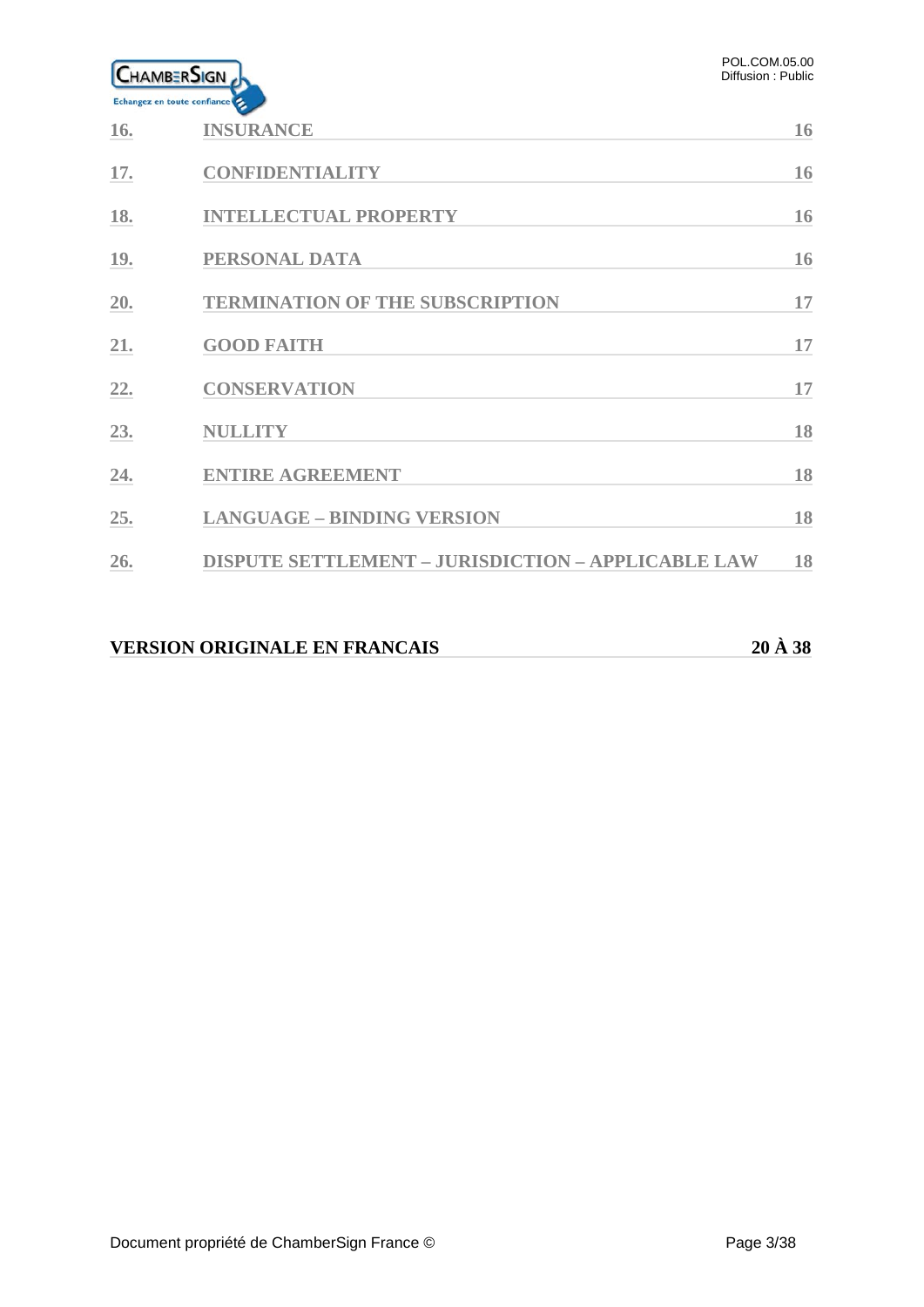

<span id="page-3-0"></span>1. ChamberSign France provides the legal representative, holder and certificate user with certification services.

2. Any use of the services offered implies the consultation and unreserved acceptance of these general terms.

3. The legal representative, holder and certificate user acknowledge that they have read, understood and approved these general terms and the certification policy of the Signitio RGS \*\*\* certificate of ChamberSign CA 1.2.250.1.96.1.6.1.1, accept their content in full and acknowledge that they are bound by all of their provisions.

4. The legal representative, holder and certificate user acknowledge that they have the necessary skills and means for using the certificates.

5. The certificate user acknowledges having checked that the IT configuration used is completely secure and that it does not contain any virus and that it is in perfect working condition.

6. The legal representative, the holder and the certificate user acknowledge that they are aware of the type, purpose and terms of using the certificates and have claimed and obtained the information required for using the certificates in full knowledge of the facts.

# <span id="page-3-1"></span>**DEFINITIONS**

7. The terms defined below shall have the following meanings between the parties:

- "user application": application services using certificates issued by ChamberSign France for purposes of signature of the holder;

- "authentication": aims at checking the identity claimed by a person or machine (hereafter referred to as "entity"). Generally speaking, the authentication is preceded by an identification, which enables this entity to make itself known to the system through an element that has been given to it. In other words, the identification consists in providing a previously-registered identity, and the authentication consists in providing proof of this identity;

- "certification authority" or "CA": legal entity which, within an electronic certification service provider (CSP), is in charge, in the name and under the latter's liability, of applying a certification policy and has the capacity to issue electronic certificates in relation to this certification policy. It is hereafter referred to by the words "ChamberSign France". It is qualified in article 7 of decree no. 2001-272 of  $30<sup>th</sup>$  March 2001 taken as application of article 1316-4 of the French Civil Code and regarding electronic signatures;

**-** "key pair": couple of keys made up of one public key and one private key, generated in relation to a PKI-type of infrastructure (technical solutions based on public-key cryptography);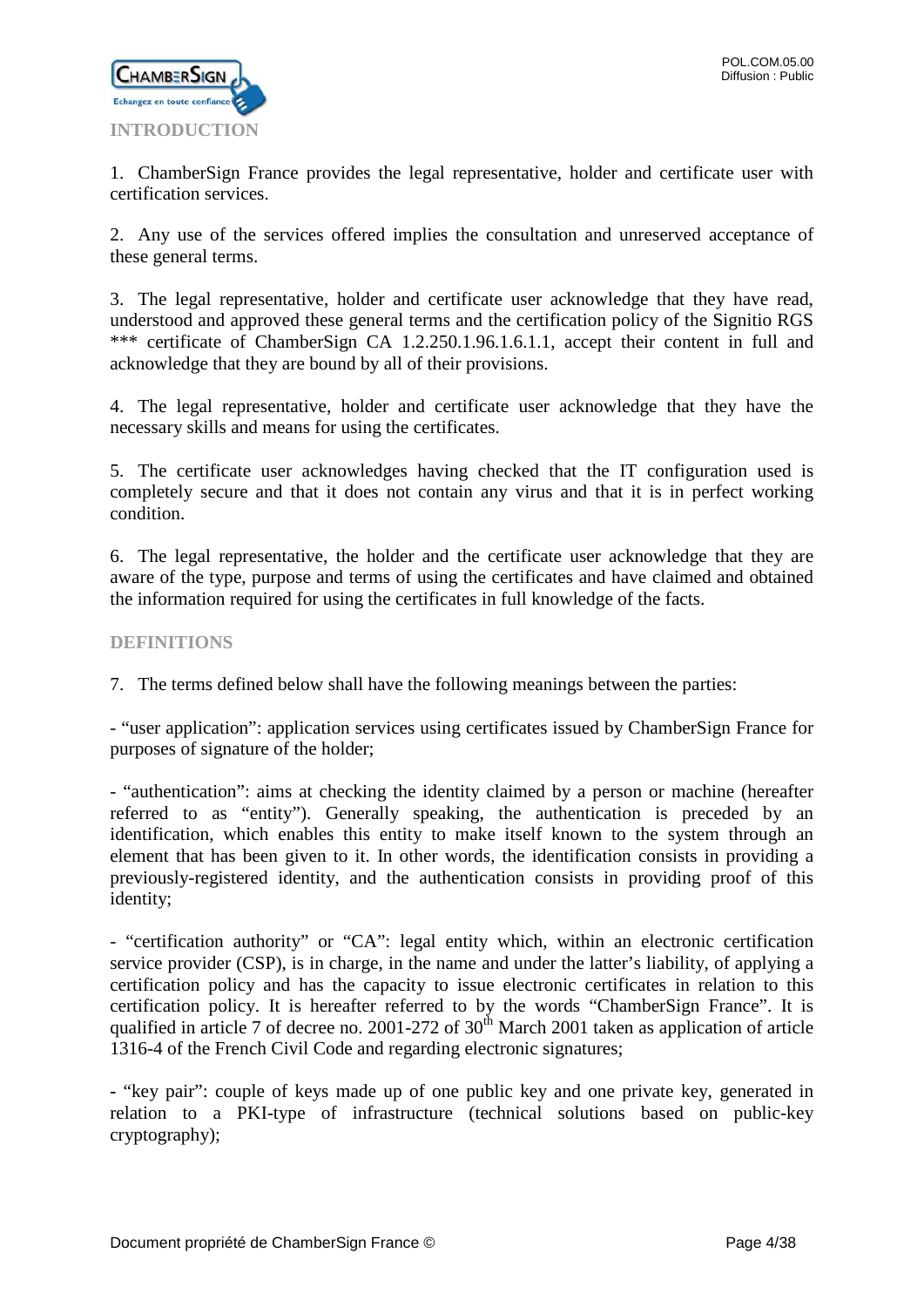

**-** "registration office" or "RO": checks the identification information of the future holder of a certificate, and where necessary other specific attributes, before transferring the corresponding request to the appropriate KMI department;

- "certificate": electronic file certifying that a key pair belongs to the holder or to the material element or software identified in the certificate. The certificate is signed by the certification authority;

- "compromise": disclosure or suspected disclosure or loss of confidential information as a result of infringing a security measure and leading to a possible loss in confidentiality and/or integrity of the data in question;

- "certification practices statement"**:** text defining the practices used by a certification authority in order to issue certificates and more generally the practices of all of the components of the certification authority in the whole life-cycle of a certificate; hereafter referred to as "CPS";

**-** "confidential data": the holder's strictly personal data which should absolutely be kept secret and which are: the certificate's private key, the collection code and the activation code of the private key;

- "entity": administrative authority or company defined broadly, i.e. also private-law legal entities such as associations;

- "key management infrastructure": series of components, functions and processes devoted to managing cryptographic keys and their certificates used by trustworthy services; hereafter referred to as "KMI";

- "LAR": list of certification authority revoked certificates;

- "CRL": certificate revocation list;

- "OID": object identifier identifying the certification authority's certification policy;

**-** "certification policy": series of rules, identified by a name (OID), defining the standards with which ChamberSign France complies in relation to these terms and indicating the applicability of a certificate to a particular community and/or to a class of applications with shared security standards; hereafter referred to as "CP";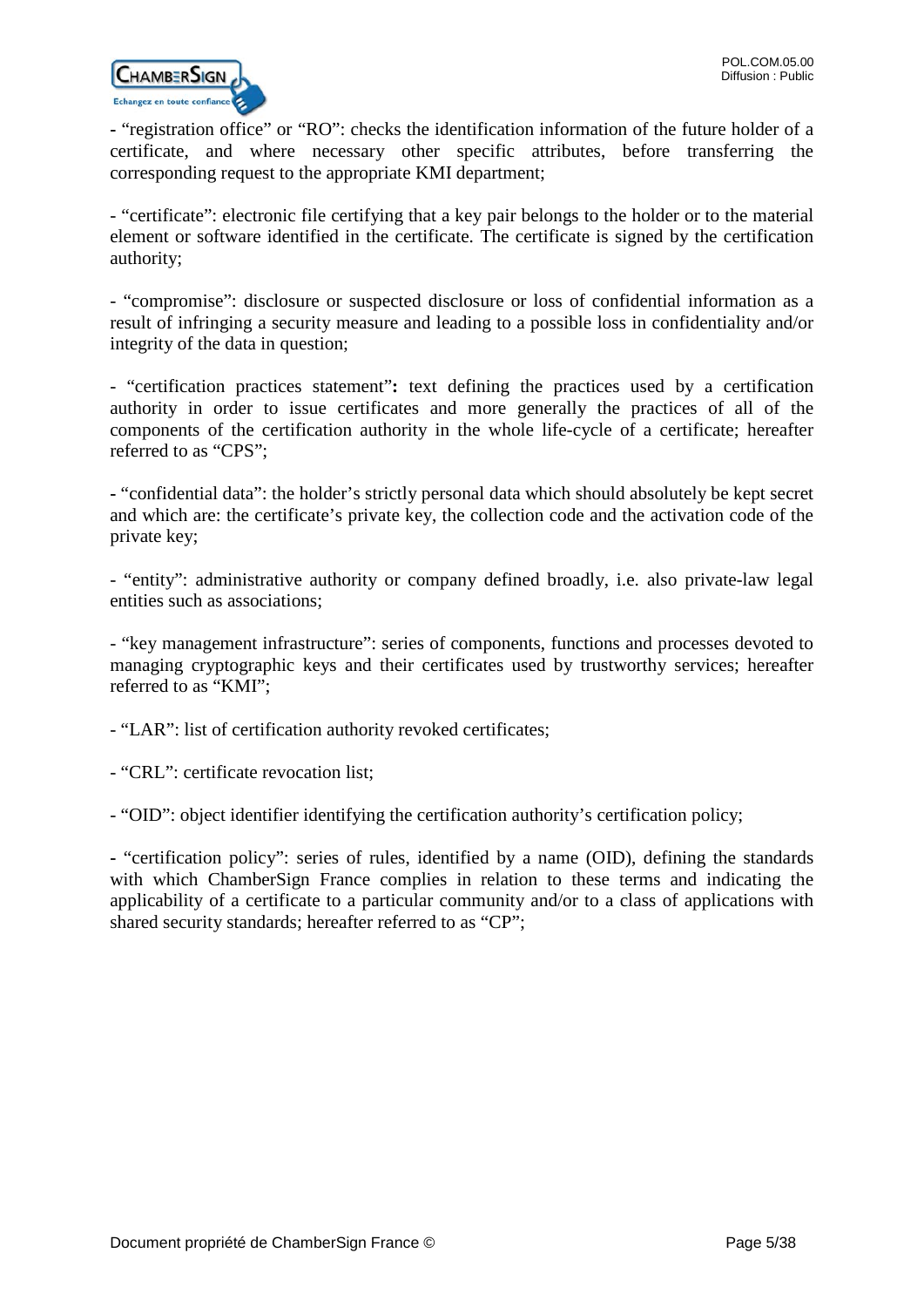

**-** "holder"**:** private individual identified in the certificate and who holds the private key corresponding to the public key that is in this certificate;

**-** "revocation": action performed by the holder, a legal representative of the entity or ChamberSign France which aims at ceasing the validity of the certificate. This action may be performed further to a change in information contained in the certificate or in the case of a compromise. In this respect, a certificate which has been revoked is recorded on the CRL (certificate revocation list);

**-** "electronic signature": use of a reliable identification process guaranteeing its relation with the deed to which it is attached, in accordance with applicable legislation;

-"certificate user": entity or private individual receiving a certificate and who relies on it for checking an electronic signature from the holder of the certificate; Example: addressee of a signed email or signatory of a contract signed electronically.

<span id="page-5-0"></span>**PURPOSE**

8. These general terms aim at defining the content and methods of application of the certification services provided by ChamberSign France as certification authority to the holders and legal representative, and at specifying the undertakings and obligations of these various parties involved.

# <span id="page-5-1"></span>**TERM – APPLICATION**

9. These general terms of use are binding on the legal representative and the holder, as from their acceptance by the latter. They vouch for these general terms being respected by the certificate user.

10. These general terms are binding throughout the whole period of the services being put online, without prejudice to any updates to them.

11. ChamberSign France undertakes to provide the legal representative and the holder, with the new general terms of use.

12. Any use of the services by the legal representative and the holder after the amendments of the general terms implies acceptance by the latter of the new general terms.

13. The general terms of use apply as from their signature.

14. The supply of the certification services is subject to the payment of the agreed price.

15. The general terms of use are signed for a period of three years.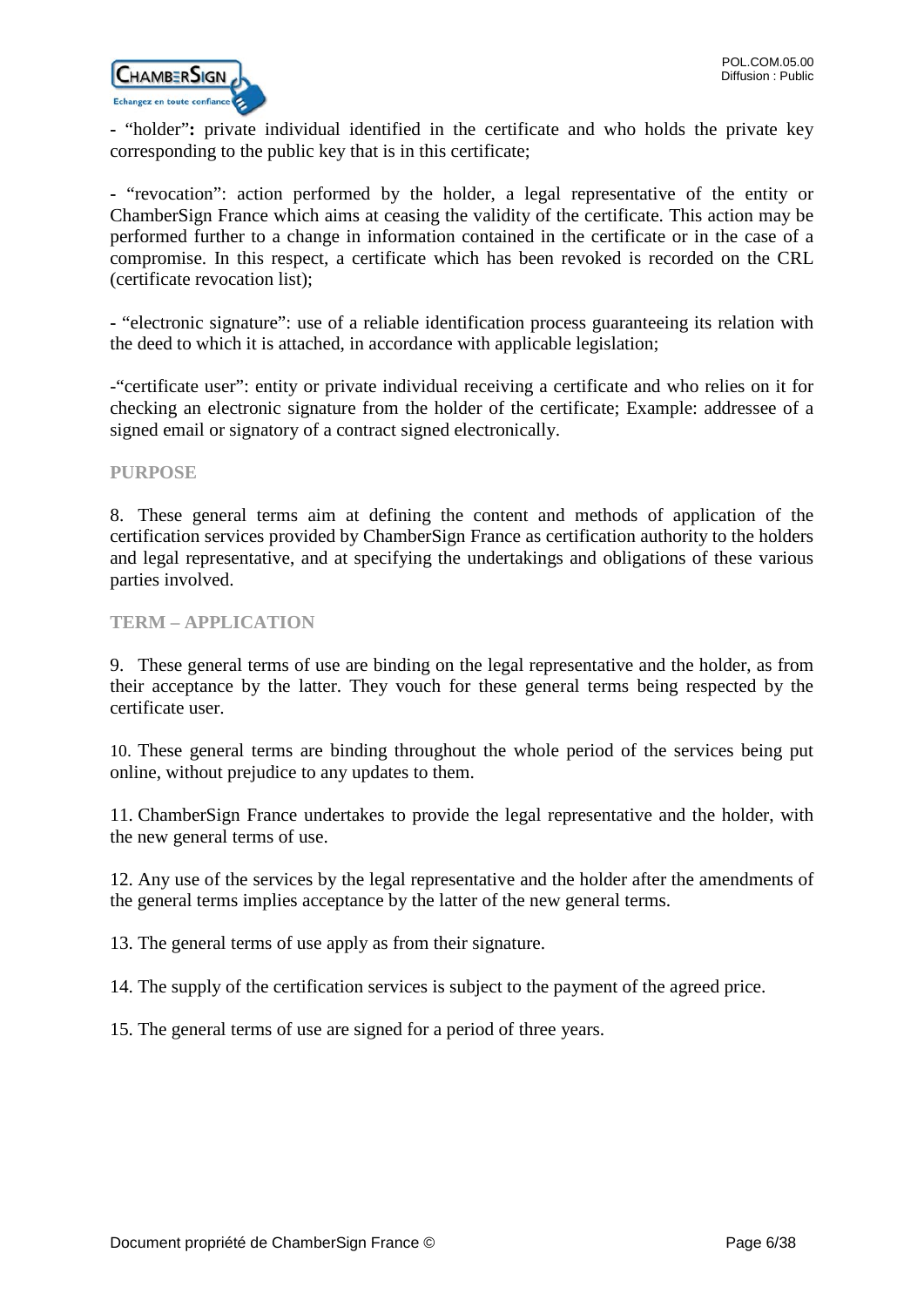

# <span id="page-6-0"></span>**REQUESTS FOR CERTIFICATES AND RENEWAL**

# <span id="page-6-1"></span>**1.1 REGISTRATION OF CERTIFICATE APPLICATION FILES**

16. The certificate application file sent to ChamberSign France will include at least the following elements:

- a written certificate request, signed and dated less than three months ago by the future holder and, if different, by the legal representative or his/her assignee;
- an official valid identification document of the future holder including an ID photograph presented to ChamberSign France which keeps a copy of it;
- an official valid identification document of the signatory of the request including an ID photograph presented to ChamberSign France which keeps a copy of it;
- the general terms of use, signed.

17. The holder or the legal representative of the entity may make a certificate request by completing the certificate request form on the ChamberSign France website: [www.chambersign.fr.](http://www.chambersign.fr/)

18. They then send the supporting documents required by post, or attend the registration office directly.

19. The supporting documents to be enclosed when making an initial certificate request are specified in the subscription form.

# <span id="page-6-2"></span>**1.2 VERIFICATION OF THE REQUEST**

20. The registration office performs the following operations:

- checks and confirms the identity of the future holder;
- checks the coherency of the supporting documents presented;
- ensures that the future holder is aware of the terms applicable for using the certificate as stipulated in this document.

#### <span id="page-6-3"></span>**1.3 REJECTION OF THE REQUEST**

21. In the case of missing documents and after a reminder regarding the supply of these documents, the registration office reserves the right to reject the certificate request.

22. It informs the holder, or legal representative of the entity of the same.

<span id="page-6-4"></span>**1.4 ISSUANCE OF THE CERTIFICATE**

23. After authentication of the origin and verification of the integrity of the request sent by the registration office, ChamberSign France generates the certificate, the holder's key pair, his/her signature mechanism, the activation codes …

24. Each certificate request is subject to a one-on-one meeting of the holder with an RO.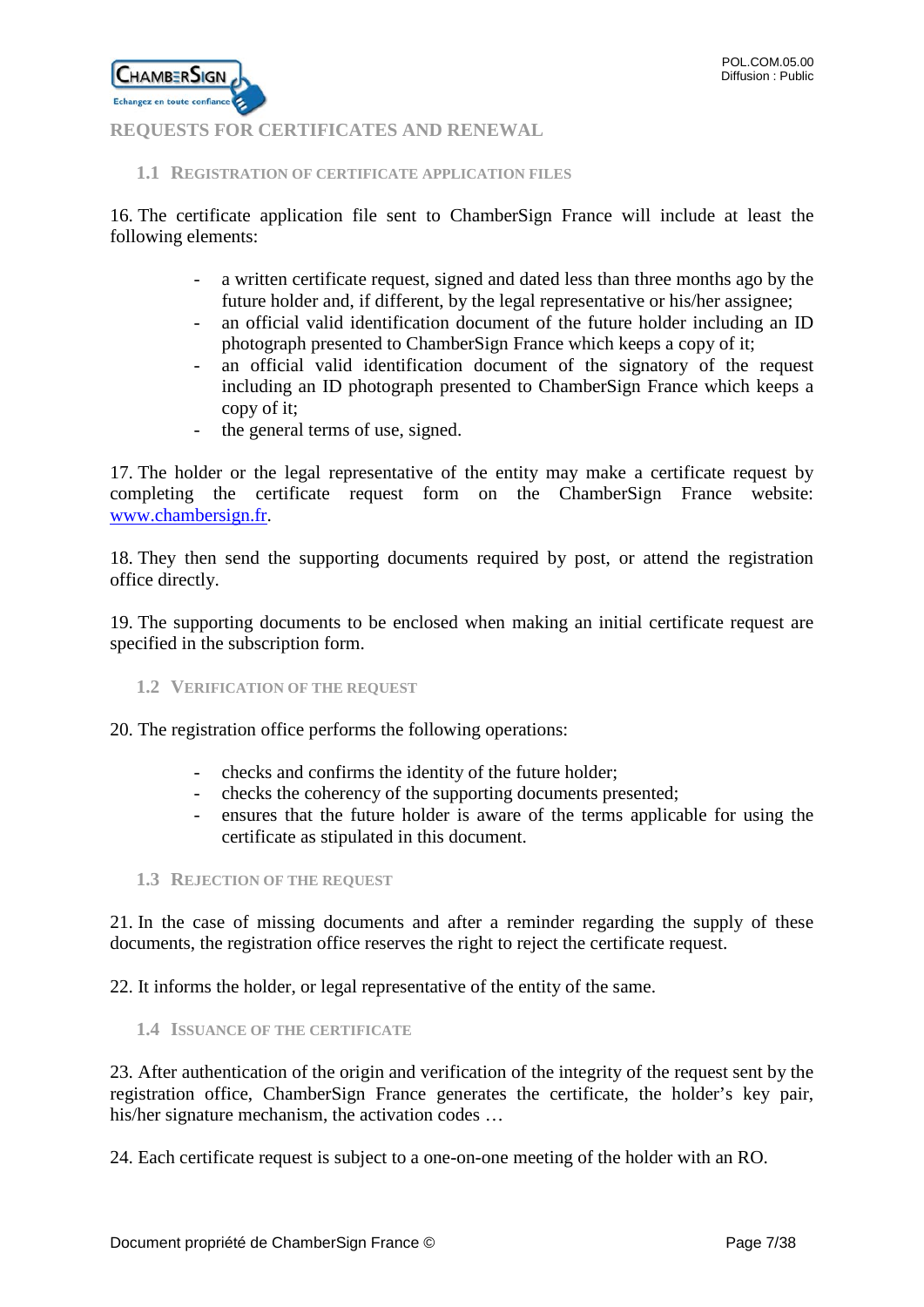

25. The one-on-one recognition process may be performed, where appropriate, with a representative of ChamberSign France empowered for this purpose during the latter's visit to the holder, in particular when performing a training session on electronic signatures given by ChamberSign France.

26. The availability of the certificates issued by ChamberSign France after the registration process gives rise to the issue of an availability notice via email sent to the holder who should follow the instructions set out in the said message in order to collect them.

27. For certificates confined on physical media (USB flash drives), the physical media and ChamberSign France certificates are collected from the RO. These certificates are generated on Gemalto MultiApp ID IAS ECC media.

28. The holder must collect his/her certificate as from receipt of the message informing him/her of its availability. ChamberSign France reserves the right to abandon the certificate issuance process if the holder has not come forward to collect his/her certificate 2 months after the said message.

<span id="page-7-0"></span>**1.5 ACCEPTANCE OF THE CERTIFICATE**

29. ChamberSign France is informed of the collection of each certificate. The holder must test his/her certificate by using the service provided for this purpose on the ChamberSign France website.

30. The holder is required to inform ChamberSign France of any inaccuracy or fault in the Certificate within seven business days following the collection of the Certificate, in order for the latter to be revoked and a new one provided.

31. The holder tests and accepts explicitly his/her certificate.

<span id="page-7-1"></span>**1.6 ASSISTANCE**

32. In order to assist the holder, technical instructions on using the certificate are delivered to him/her during the one-on-one meeting and a telephone assistance or hot line is available on 08 92 23 02 52 (0.34 Euros incl. taxes per minute in Metropolitan France only) from 9a.m. to noon and from 2p.m. to 5p.m., on business days.

33. A tutorial and a FAQ section are available on the ChamberSign France website at the following address: [http://www.chambersign.fr.](http://www.chambersign.fr/)

<span id="page-7-2"></span>**1.7 RENEWAL**

34. The certificate subject matter hereof can't be renewing.

<span id="page-7-3"></span>**1.8 AMENDMENT OF THE CERTIFICATE**

35. The amendment of a certificate corresponds to changes in information without changing the public key. ChamberSign France does not make any amendment to a certificate; in the case of a change in the information contained in the certificate, a new certificate request must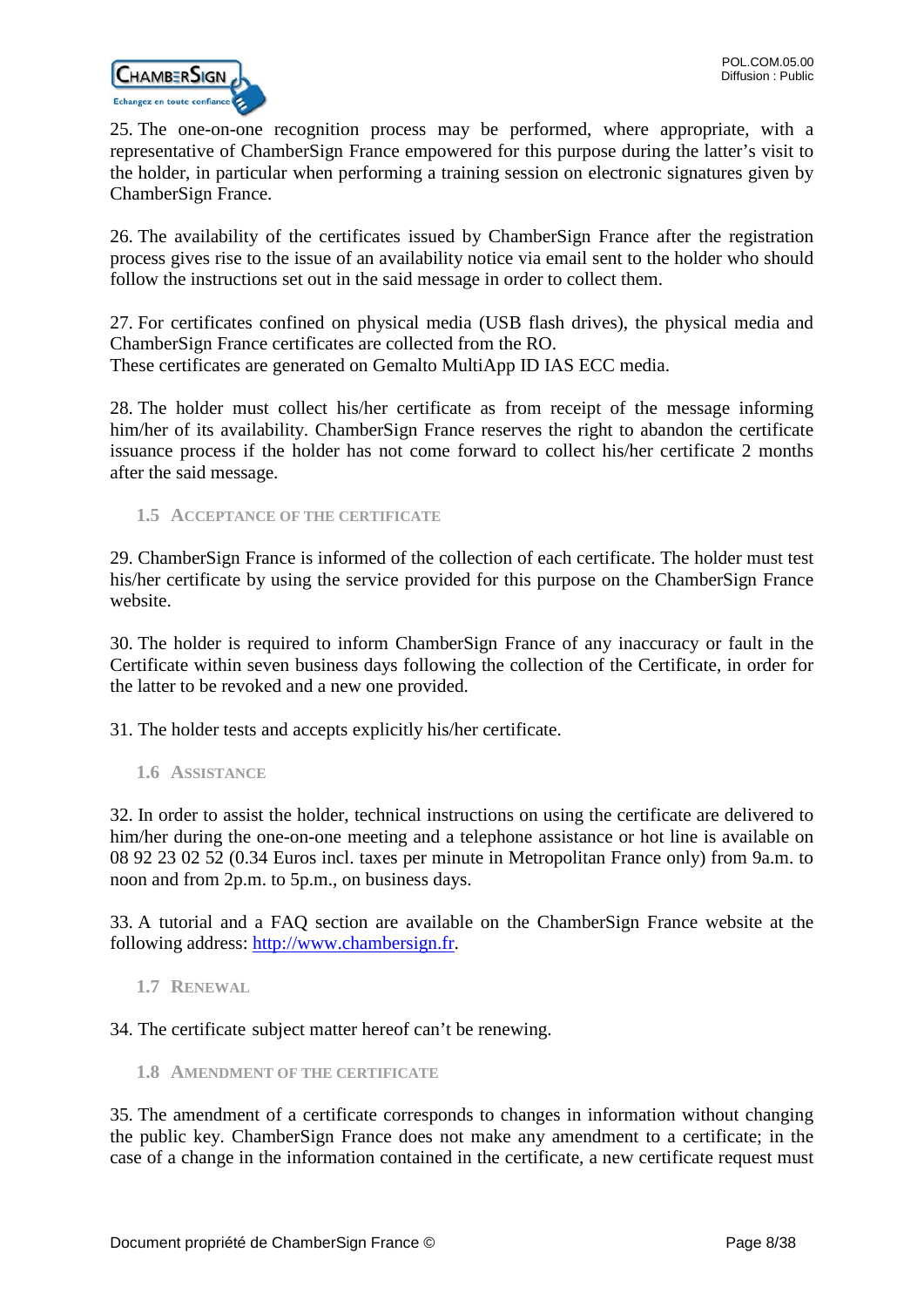

be made, in accordance with the terms and conditions set out in paragraphs 68 and 88 of these general terms of use.

# <span id="page-8-0"></span>**CONDITIONS FOR USING CERTIFICATES AND RESTRICTIONS**

36. The use of the holder's private key and of the certificate must remain strictly limited to electronic signature services.

37. The certificates must not be used for personal purposes.

38. For signature purposes, the certificates may not be used for transactions exceeding an amount of €500 000.

# <span id="page-8-1"></span>**CERTIFICATE VERIFICATION PROCEDURE**

39. ChamberSign France undertakes to provide a consultancy service on its [www.chambersign.fr](http://www.chambersign.fr/) website enabling to check the validity of the certificates it has issued.

40. This service is available 24 hours a day.

41. The information made available by ChamberSign to the certificate user will enable the latter to check and validate the status of a certificate and of all of the corresponding certification chain, prior to its use, i.e. to check the signatures of the chain's certificates, as the signatures guarantee the origin and integrity of the CRL / LAR.

# <span id="page-8-2"></span>**REVOCATION OF THE CERTIFICATE**

42. The Certificate may be revoked at any time either by fax, or by registered letter with confirmation of receipt sent to the RO, or online from the following website: [www.chambersign.fr.](http://www.chambersign.fr/)

43. A certificate may be revoked in particular for the following reasons:

- amendment in information contained in the certificate;
- inaccurate information provided in the registration file;
- lack of payment of the price of the certificate by the legal representative or the holder;
- possible or proved compromise of the holder's private key;
- lack of respect by the holder of the rules for using the certificate;
- lack of respect by the holder and/or the entity of ChamberSign France's CP obligations;
- performance of fraudulent operations;
- termination of the subscription;
- request for revocation of the certificate;
- departure, change in address, death of the holder;
- transfer or stoppage of activity of the holder's entity.

#### 44. The revocation request may be made by the following persons:

- holder;
- a legal representative of the entity;
- ChamberSign France.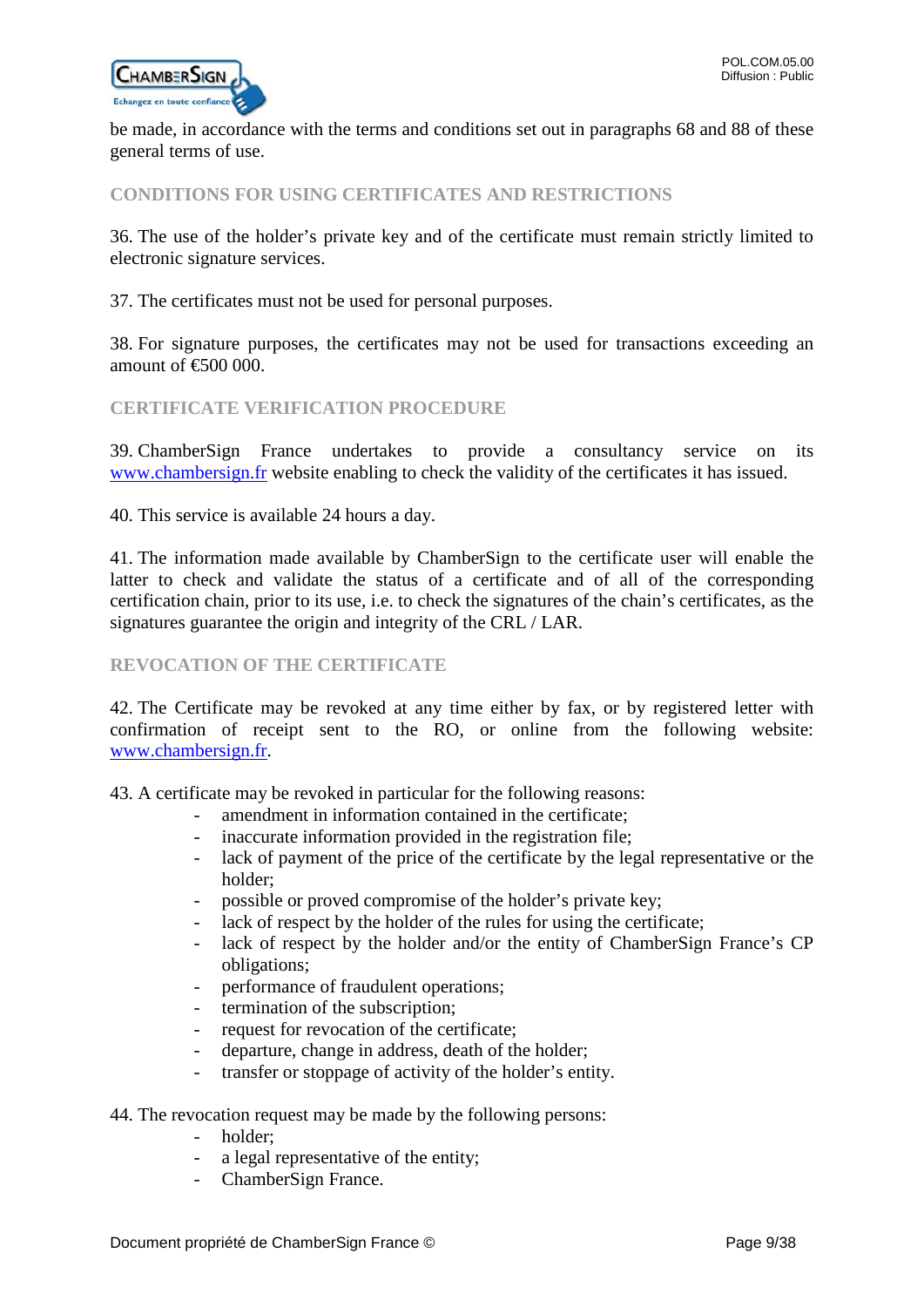

45. When several certificates are stored on the same medium by the holder, the holder must revoke all of these certificates.

46. The revocation request may be made 24 hours a day on the ChamberSign France website.

47. The revocation request may undergo a verification procedure of the information regarding the person making the request and their authority in relation to the certificate.

48. The holder receives confirmation of this revocation, by email.

49. The holder acknowledges and accepts that any use of the certificate, after having become aware of the occurrence of any of the above-mentioned events, will be at his/her own risk, without prejudice to any legal action for liability that ChamberSign France reserves the right to instigate against the holder.

# <span id="page-9-0"></span>**CHAMBERSIGN'S OBLIGATIONS**

50. ChamberSign France allocates an OID to its CP which is included in the corresponding certificates that it undertakes to have evolved in the case of evolution in its CP.

51. It undertakes to ensure the control by the Registration Office of the identification of the Holder and the Legal Representative wishing to obtain a signature Certificate.

52. ChamberSign France undertakes to perform the certification services in accordance with the terms and conditions and subject to the restrictions of these general terms of use.

53. ChamberSign France undertakes to show the users of its certificates that it has issued a certificate for a given holder and that this holder has accepted the certificate.

54. It undertakes to endeavour to create and issue certificates that contain information deemed as accurate.

55. For this, ChamberSign France undertakes to ensure that the certificate application file is complete, and that the documents provided apparently comply.

56. It undertakes to ensure that the electronic signature certificate is delivered to the holder within a period of 48 hours as from receipt of a full file by the registration office.

57. It undertakes to establish, by issuing a certificate, a link between the identity of a person and the information contained in the said certificate.

58. Should the legal representative use the services of an assignee, the Registration Office undertakes to inspect the assignee's identity and to check the existence of an authorisation signed between the legal representative and the assignee.

59. ChamberSign France takes all reasonable steps to ensure that the holders are aware of their rights and obligations regarding the use and management of the keys, the certificates and the equipment and software used for the purpose of the KMI.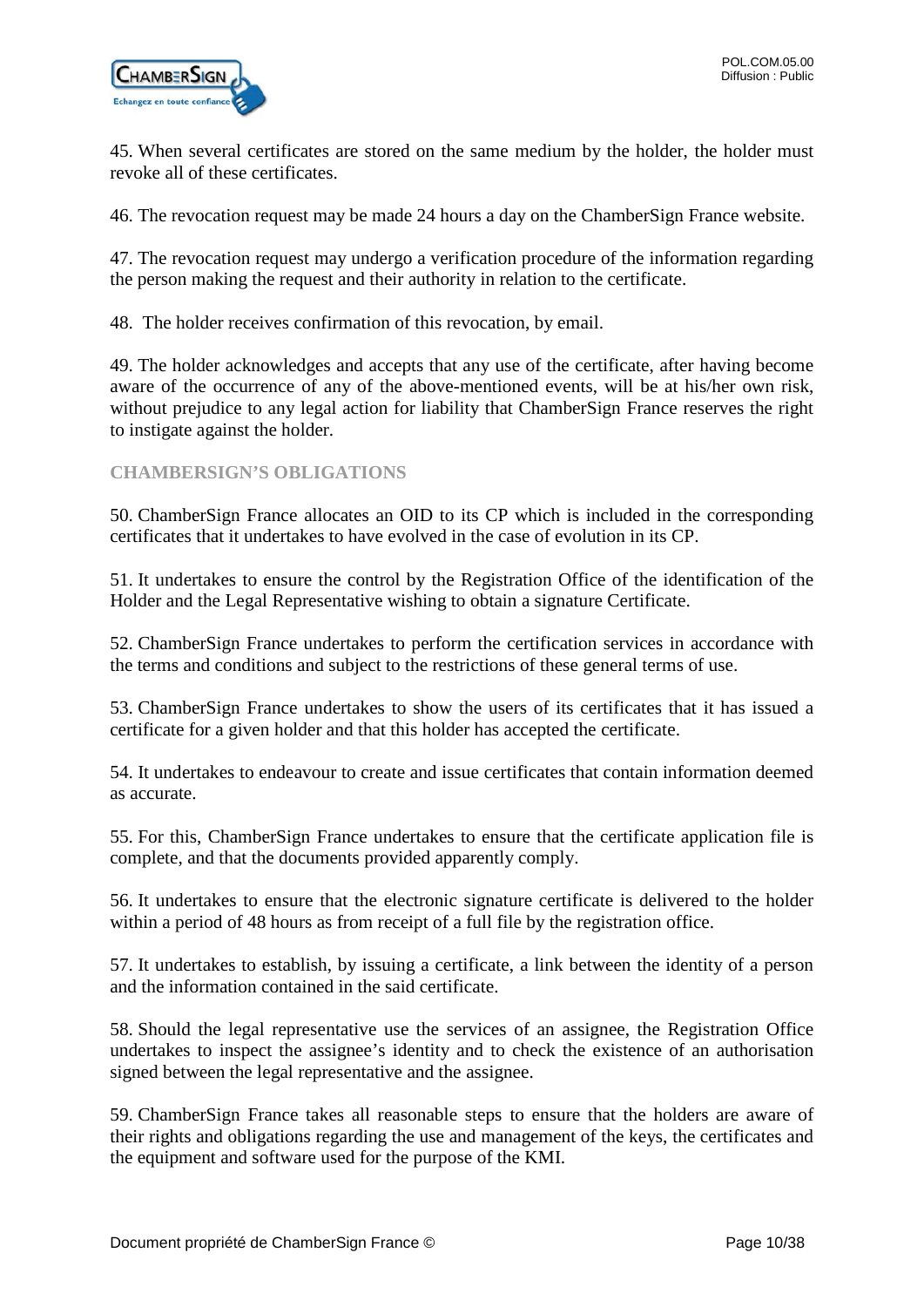

60. ChamberSign France takes all necessary measures in order to cover its liability related to its operations and/or activities and possesses the financial stability and resources required for working in compliance with the CP.

61. ChamberSign France has a general obligation of surveillance as regards the security and integrity of the certificates issued by it or one of its components.

62. ChamberSign France undertakes to ensure the proper functioning of the certificates that it issues.

# <span id="page-10-0"></span>**HOLDER'S OBLIGATIONS**

63. The holder undertakes to provide all useful, accurate and updated information for creating and managing the certificates throughout the whole term of the agreement.

64. The holder vouches for the accuracy of the information provided and the comprehensiveness of the supporting documents required for the registration in accordance with the article entitled "Requests for certificates and renewal" of these general terms.

65. The holder acknowledges and accepts that the information provided in this respect is kept and used by ChamberSign France in order to manage the certificates in accordance with the conditions stipulated by law and in particular those regarding the protection of personal data.

66. The holder informs ChamberSign France of any amendment regarding the information contained in his/her certificate.

67. ChamberSign France reserves the possibility to perform random checks regarding the accuracy of the information contained in the certificate.

68. Amendments regarding the information contained in the certificate must be sent by letter with the supporting documents required to the related RO, within a period of 30 days as from their occurrence. Otherwise, ChamberSign France reserves the right, once the period has passed, to revoke the Certificate (or terminate the general terms of use).

69. The holder acknowledges that he/she has been informed of the conditions of installing the certificates of ChamberSign France. In particular, the certificate is the subject of a tutorial available on the ChamberSign France website.

70. The holder chooses equipment and software providing security in keeping with his/her needs for the installation and protection of the certificates and physical media.

71. The holder undertakes to respect the authorised uses of the key pairs and certificates.

72. The holder protects his/her private key by means that are adapted to his/her surroundings.

73. The holder protects his/her activation data and, where appropriate, implements it.

74. The holder protects the access to his/her certificates base.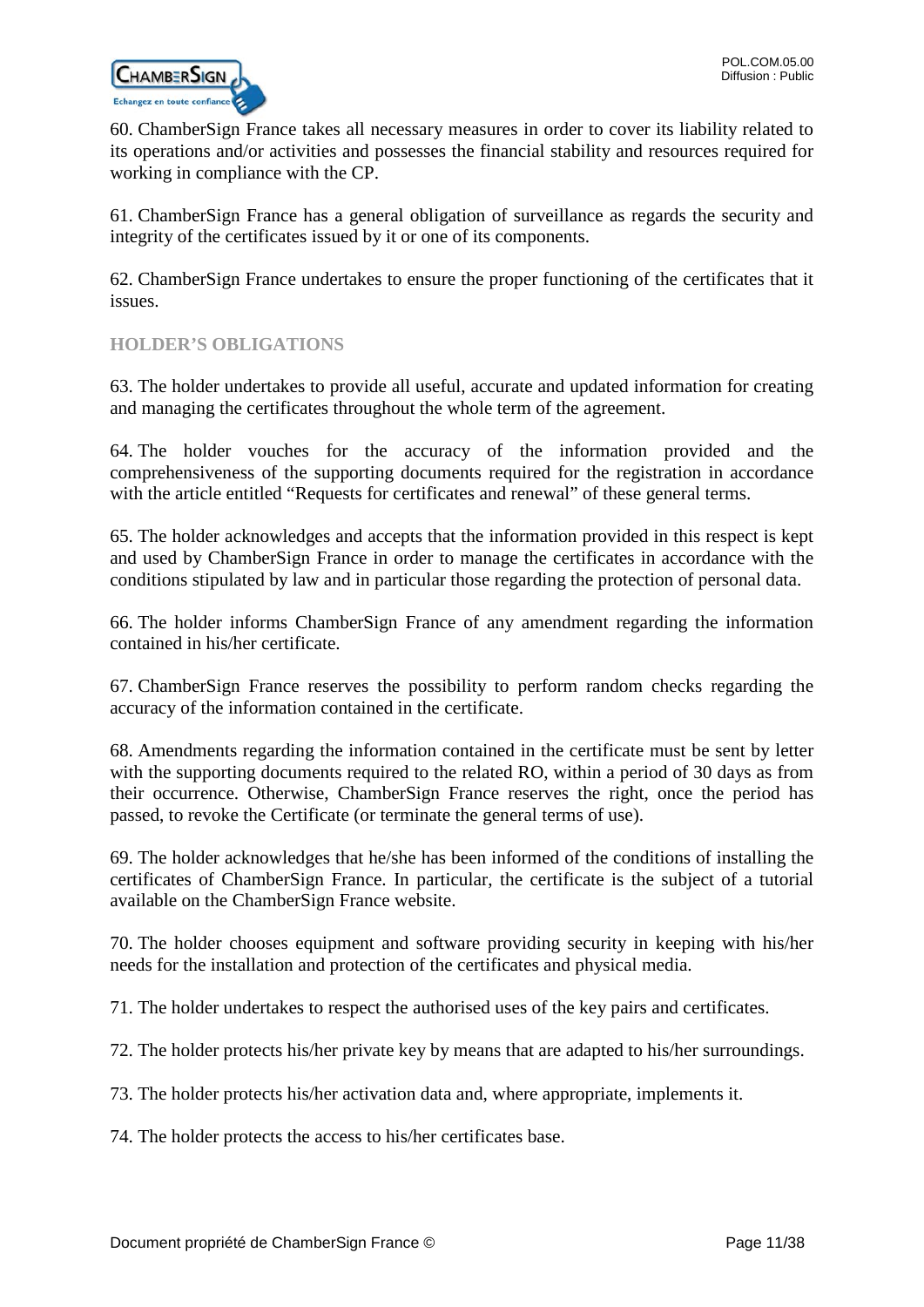

75. The holder respects the conditions of using his/her private key and the corresponding certificate.

76. The holder must make a revocation request, immediately, of his/her certificate, sent to the Registration Office or made on the [www.chambersign.fr](http://www.chambersign.fr/) website, in the case of compromise or suspected compromise of his/her private key (or the activation data).

77. The holder undertakes not to deliver the certificate attributed to him/her or the protection codes of this certificate.

78. The holder is informed that the personal identity information may be used as elements of authentication during the revocation request.

# <span id="page-11-0"></span>**OBLIGATIONS OF CERTIFICATE USERS**

79. The certificate users undertake to respect these general terms.

80. The certificate users check and respect the purpose for which a certificate has been issued.

81. The certificate users check that the certificate issued by ChamberSign France is referenced at the security level and for the level of trust required by the application.

82. When the holder is not the legal representative of the entity, the user is responsible for checking that the holder, on the date of signature, has the necessary powers for binding the entity for the deed in question.

83. For each of the certificates of the certification chain, from the holder's certificate to the root certification authority, the users check the status of the certificate and in particular the digital signature of ChamberSign France, issuer of the certificate in question, and inspect the validity of this certificate.

84. The certificate users check and respect the obligations of the certificate users set forth in the applicable CP.

#### <span id="page-11-1"></span>**LEGAL REPRESENTATIVE'S OBLIGATIONS**

85. The legal representative undertakes to respect these general terms.

86. The legal representative is responsible for managing the certificates issued to its employees or agents in relation to the subscription agreement, and undertakes to ensure that all holders of certificates issued in relation to this subscription agreement respect the related obligations and that no fraud or error is committed. In this respect, the legal representative ensures in particular that the holder:

- does not use the certificates for personal purposes;
- communicates the information required for the creation of the certificate and any amendments throughout the whole term of the subscription agreement;
- respects the revocation procedure described in the article entitled "Revocation";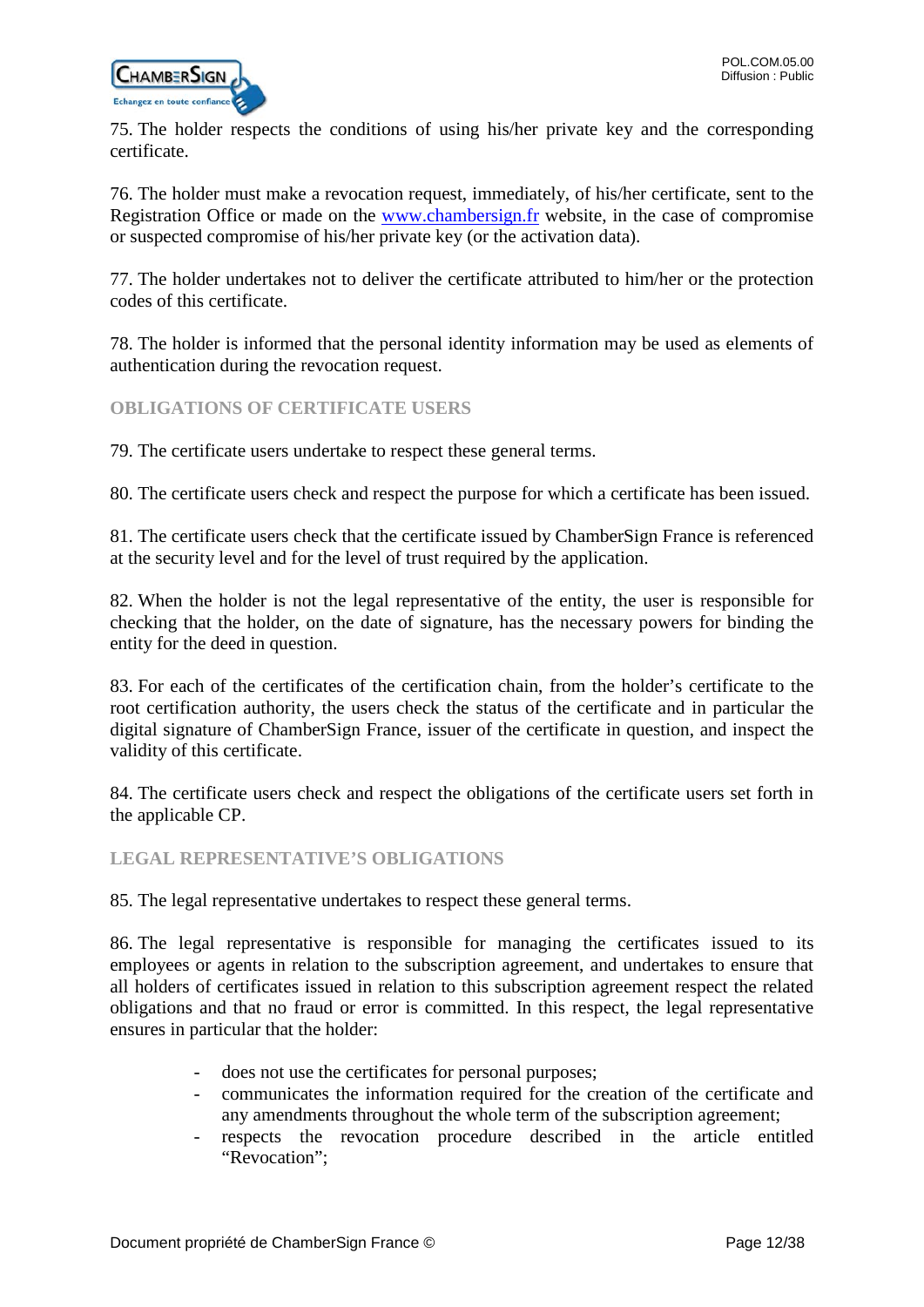

- keeps the confidential data secret and secure, along with the physical medium of the certificate.

87. The legal representative undertakes to provide all useful, accurate and updated information for the creation and management of the certificates throughout the whole term of the agreement.

88. The amendments regarding the information contained in the certificate must be sent by letter with the required supporting documents to the related RO, within a period of 30 days as from their occurrence. Otherwise, ChamberSign France reserves the right, once this period passed, to revoke the Certificate (or terminate the subscription agreement).

89. The legal representative guarantees the accuracy of the information provided and the comprehensiveness of the necessary supporting documents for the registration in accordance with the article entitled "Requests for certificates and Renewal" of these general terms of use.

90. The legal representative acknowledges and accepts that the information provided in this respect be kept and used by ChamberSign France in order to manage the certificates in accordance with the conditions set out by law and in particular those regarding the protection of personal data.

91. The legal representative acknowledges that it has been informed of the conditions of installing the ChamberSign France certificates. In particular, the certificate is the subject of a tutorial available on the ChamberSign France website.

92. The legal representative chooses the equipment and software providing security in keeping with their needs for the installation and protection of the certificates and physical media.

<span id="page-12-0"></span>**PRICE**

93. The price of the signature certification service is assessed in accordance with the pricing conditions issued by ChamberSign France.

94. The following settlement means are accepted:

- \* Cash card;
- \* Bank transfer;
- \* Cheque.

95. No discount is granted in the case of early settlement.

- 96. ChamberSign France reserves the right to re-invoice bank fees to the holder should the latter issue a bad cheque, along with any costs incurred due to a payment error by the holder.
- 97. The price of the certificate is settled on the date of the one-on-one meeting.
- 98. In the case of lack of settlement within the required period, an indemnity shall be owed, in accordance with law no. 2001-420, calculated on the basis of the rate applied by the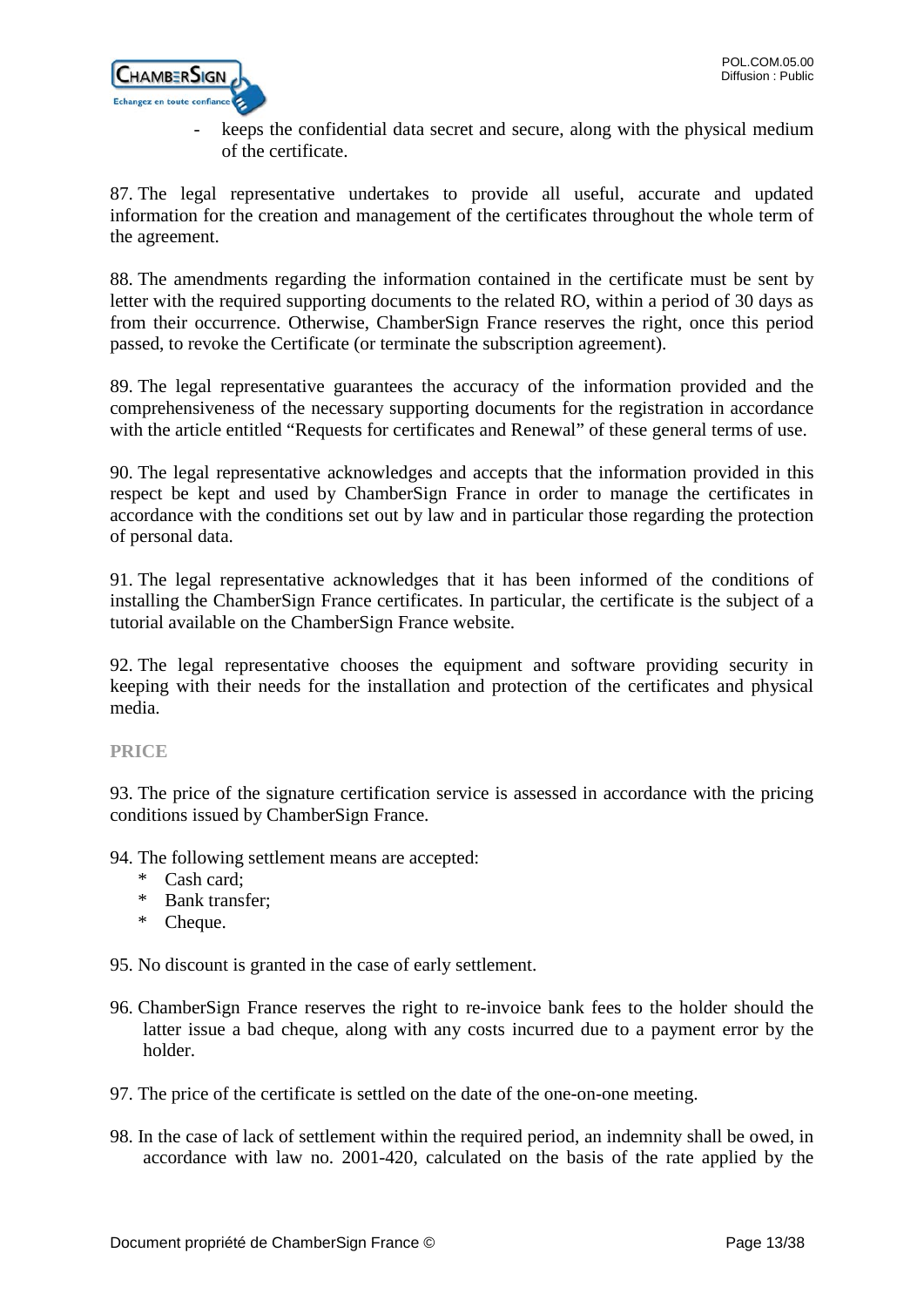

European Central Bank to its most recent refinancing operation, increased by 10 percentage points.

- 99. These penalties will be applicable as from the day following the date stipulated for the settlement of the invoice and shall be payable without any reminder being required.
- 100.In the case of lack of settlement, ChamberSign France reserves the right to revoke the certificate without entitling any party to compensation or replacements.

# <span id="page-13-0"></span>**GUARANTEES AND EXCLUSIONS**

- <span id="page-13-1"></span>**1.9 GUARANTEES**
- 101.ChamberSign France guarantees and maintains the coherency of its CPS with its CP.
- 102.ChamberSign France undertakes to protect and guarantee the integrity and confidentiality of its secret and/or private keys.
- <span id="page-13-2"></span>103.ChamberSign France guarantees the security of the keys that it provides.
	- **1.10 EXCLUSIONS**
- 104.ChamberSign France does not, under any circumstances, guarantee the content of the messages signed by using its certificate, and only the holder is liable in relation to third parties for the content of its messages sent.

## <span id="page-13-3"></span>**LIABILITY**

- 105.ChamberSign France is liable for the compliance of its certification policy with the requirements issued by the Standard-CP.
- 106.ChamberSign France bears the cost of any damaging consequences as a result of failure by it or one of its components to respect its CP.
- 107.In addition, ChamberSign France acknowledges that its liability is incurred in the case of fault or negligence, by itself or one of its components, of any kind and seriousness whatsoever, which may lead to holders' personal data being read, altered or misused for fraudulent purposes, whether this data is contained or in transit in the ChamberSign France certificate management applications.
- 108.It is responsible for maintaining the level of security of the technical infrastructure that it uses for providing its services.
- 109.Any amendment leading to an impact on the level of security provided must be approved by the CA's high-level ruling bodies.
- 110.Only the relevant information of the CP implemented by the CA is shown in the general terms of use.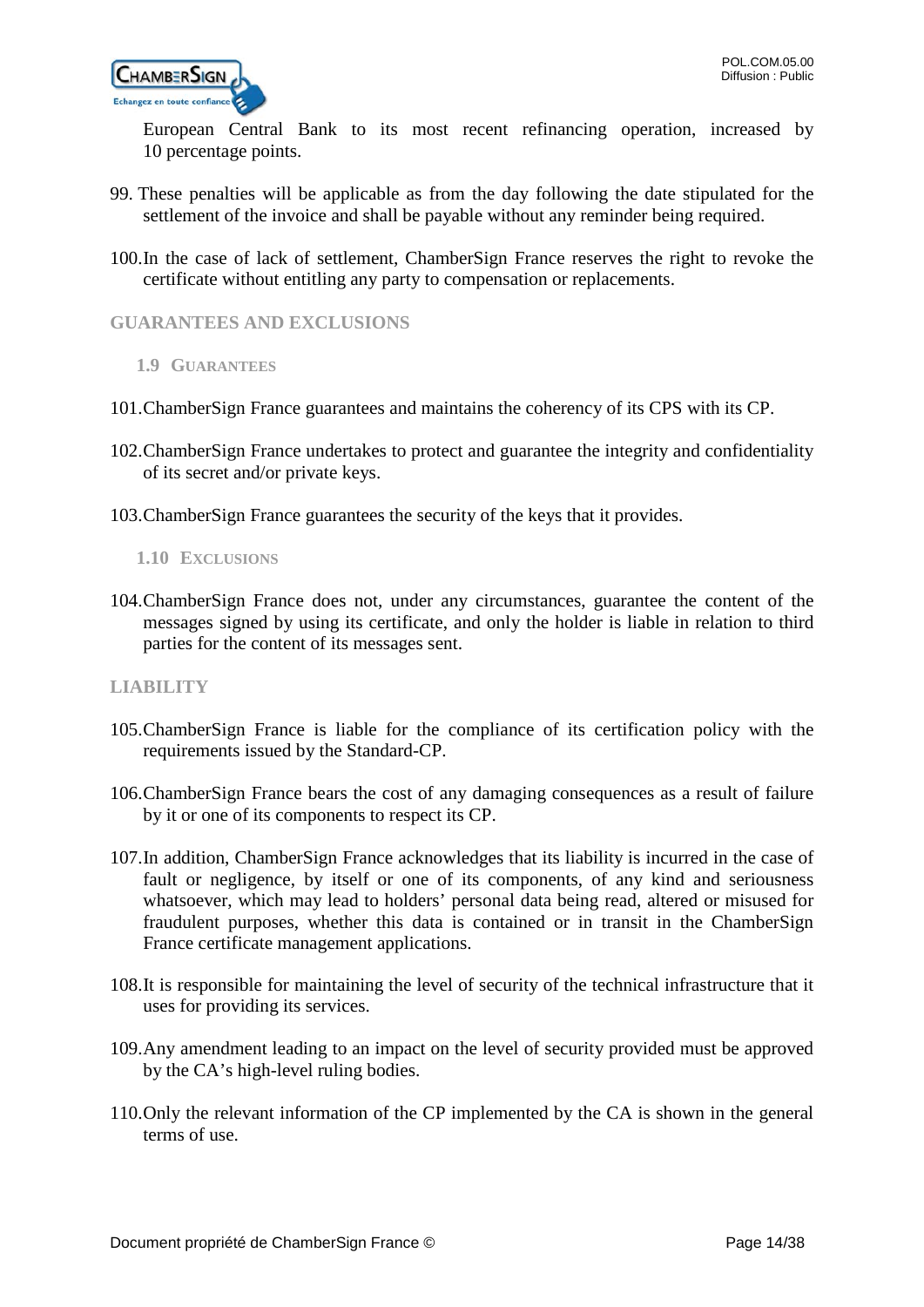

- 111.ChamberSign France may not be held liable for the prejudice caused by a use of the certificate that exceeds the limits of the authorised use and the upper limit of the transactions as stipulated in these general terms.
- 112.ChamberSign France's liability may not be incurred in the case of inaccurate information due to false declarations, false documents or the absence of information on amendments occurring in the situation of the holder, or the legal representative upon creating the certificate or during its validity period, whether such false declaration, false document or omission is intentional or not.
- 113.ChamberSign France does not make any commitment, or take on any liability as regards the consequences of delays in transmission, alteration, errors or losses of any electronic message, letter or document signed.
- 114.Without prejudice to the article entitled "Insurance", ChamberSign France may not, under any circumstances, be held liable for any consequential damage such as, for example, any financial or commercial prejudice, or loss of profits or business, caused by or resulting from the subscription or related to the use of the certificates issued by ChamberSign France.
- 115.It does not take on any commitment or liability regarding the use of a certificate by the holder, the legal representative or the certificate user that does not comply with these General Terms, in particular as regards the inspection procedures on the validity of the certificate during a transaction.
- 116.Furthermore, ChamberSign France may not be held liable for phenomena related to the normal wear and tear of computing media, and in particular the deterioration of the information held on the said media due to the influence of magnetic fields.
- 117.ChamberSign France may not be held liable for damage related in particular to an interruption or fault in the services and applications of the certificate user.
- 118.If the legal representative has acquired one or several physical media, ChamberSign France is only responsible for their physical issue.
- 119.In the case of a fault of the physical medium or its related device driver, CSF will cover the replacement of it.
- 120.ChamberSign France may not be held liable for the use of the private key of the holder, who has personal liability for it. Any damage related to the compromise of the private key is borne by the legal representative.
- 121.ChamberSign France may not be held liable for any illegal use of the certificate when the legal representative or holder have not made a revocation request in accordance with these general terms.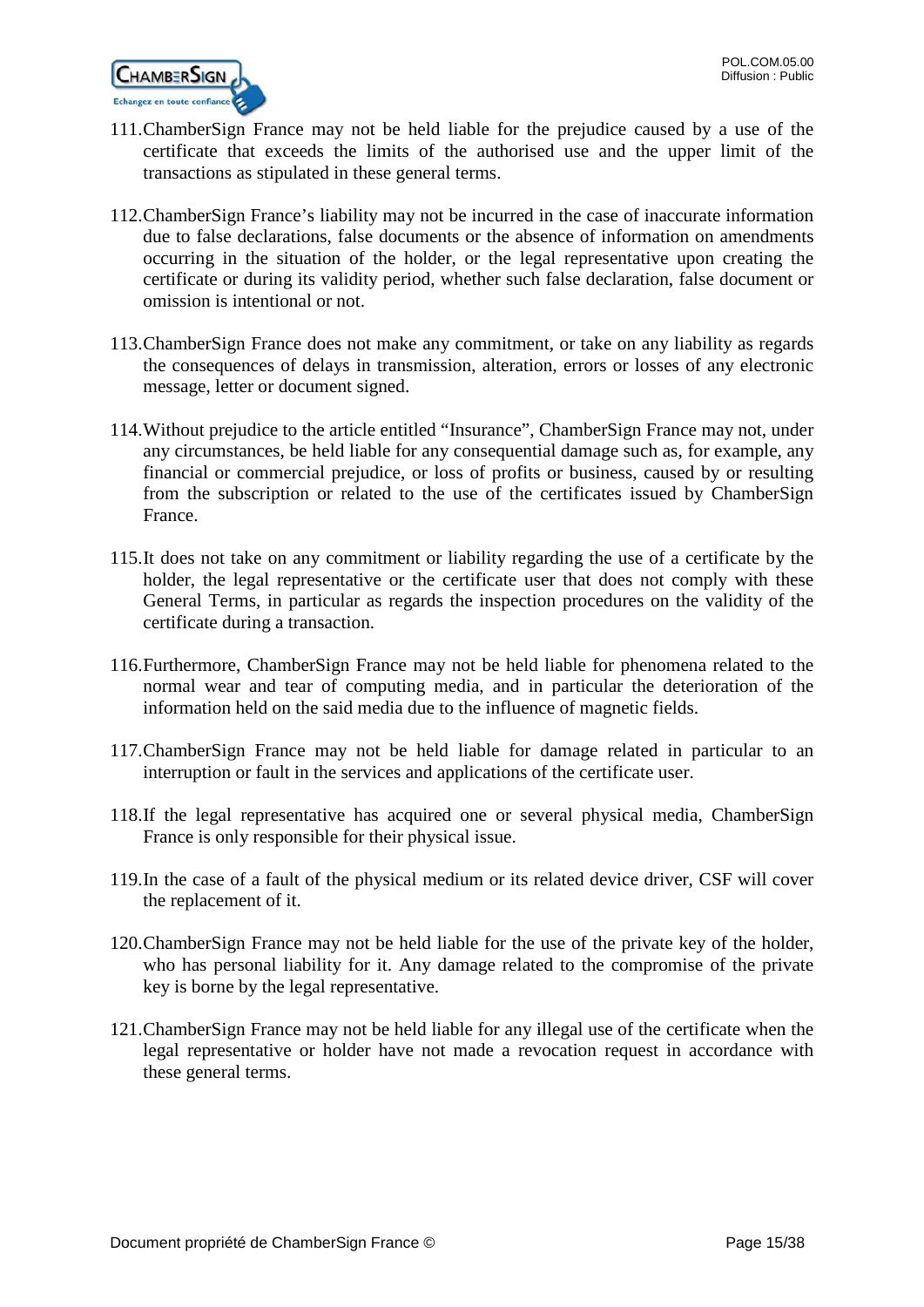

- <span id="page-15-0"></span>122.ChamberSign France has taken out an insurance policy from Gras Savoye covering the consequences of its professional civil third-party liability, for all physical, material and consequential damage resulting from its activity.
- 123.According to the terms of the insurance policy taken out by ChamberSign France, the holder may benefit from the replacement of a lost or stolen Certificate.

# <span id="page-15-1"></span>**CONFIDENTIALITY**

124.In relation to these general terms, all of the information is confidential and covers all information and all data provided by the parties, in writing or verbally.

125.The parties undertake to:

- treat the confidential information with the same level of protection as they apply to their own confidential information of the same importance;
- keep the information confidential and ensure that it is not revealed or likely to be revealed either directly or indirectly to any third party;
- avoid the confidential information being either copied, reproduced, duplicated, in part or in whole, when such copies, reproductions or duplications are not directly related to the performance of these general terms.

# <span id="page-15-2"></span>**INTELLECTUAL PROPERTY**

126.The parties declare and guarantee that they have free disposal of the trademarks, names, corporate names and other distinctive signs to be used in relation to these general terms.

# <span id="page-15-3"></span>**PERSONAL DATA**

- 127.The personal data collated by ChamberSign France for the purpose of issuing and keeping the certificates may be directly collated from the person in question or indirectly from the legal representative and will only be processed for the purpose for which they have been collated.
- 128.ChamberSign France represents and warrants that the collection of personal data in relation to these general terms and the processing for which it is responsible is performed in accordance with the terms of law no. 78-17 of  $6<sup>th</sup>$  January 1978 regarding IT, files and freedom.
- 129.In particular, ChamberSign France deals personally with the observation in relation to the persons involved in the collation and processing of personal data of the information specified in article 32 of the law of  $6<sup>th</sup>$  January 1978.
- 130.ChamberSign France ensures the confidentiality and security of the data collated in relation to these general terms.
- 131.However, this data may be provided to the technical operator of ChamberSign France, which respects the same confidentiality policy as ChamberSign France.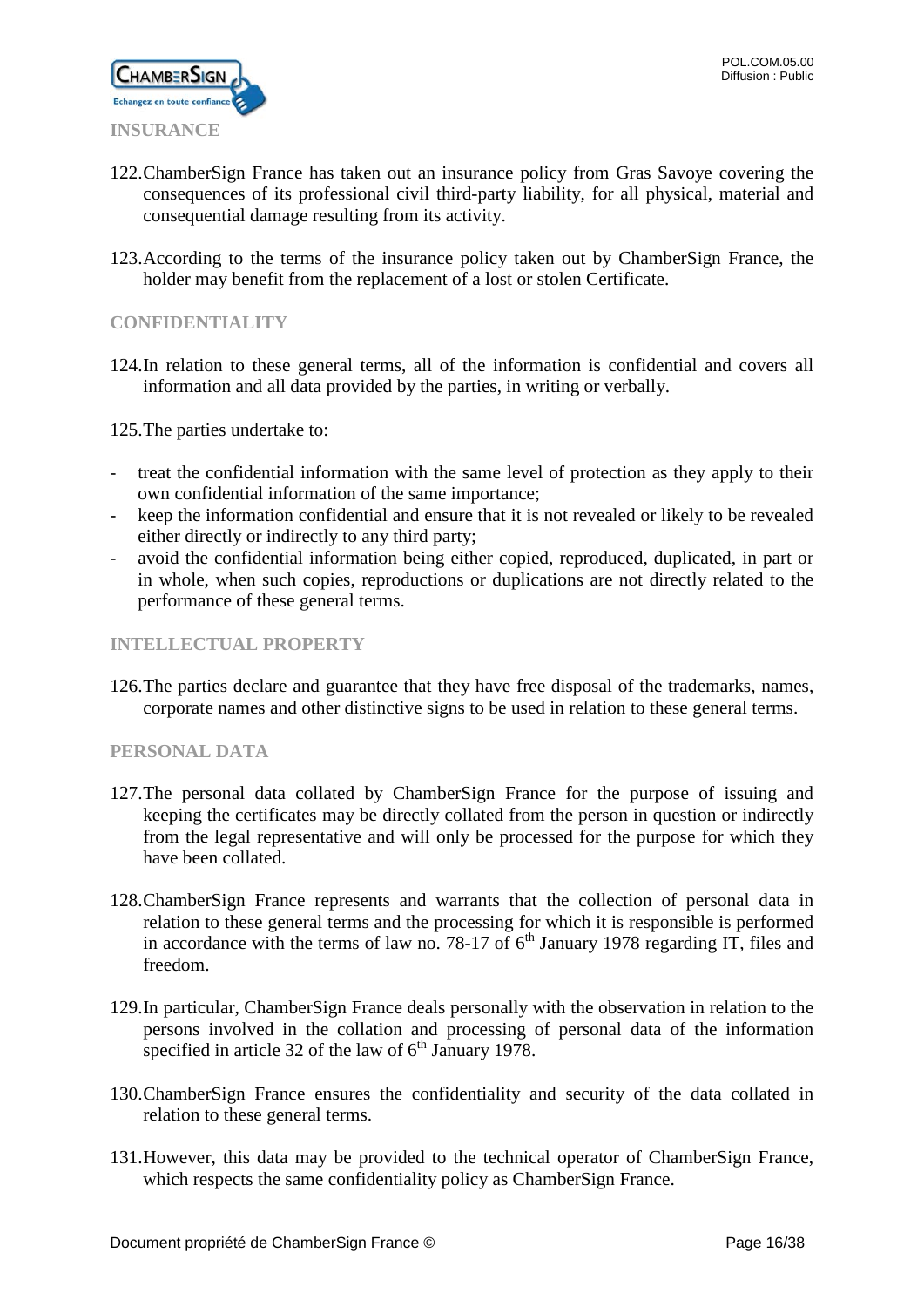- 132.The legal representative and the holder may write to ChamberSign France, at the following address: ChamberSign France - 46 avenue de la Grande Armée - 75 017 Paris, in order to use their rights to access, question, oppose for legitimate grounds, and rectify the information about them and being processed by ChamberSign France, in accordance with the conditions set out by the law of  $6<sup>th</sup>$  January 1978.
- 133.The legal representative and the holder have the possibility of opposing, without cost and without grounds, the fact that the data about them is used for customer canvassing purposes, in particular for commercial canvassing.

# <span id="page-16-0"></span>**TERMINATION OF THE SUBSCRIPTION**

- 134.The legal representative or holder may terminate the subscription at any time, without reason.
- 135.In this case, the latter may not claim the reimbursement of the amounts already paid in relation to the subscription for ChamberSign France's certification service.
- 136.ChamberSign France may terminate the subscription in advance if the legal representative or holder do not respect the contractual obligations incumbent upon them, after formal notice sent by registered letter with confirmation of receipt, remaining unanswered after 30 days.
- 137.The subscription is terminated automatically:
- in the case of expiry of all of the certificates;
- in the case of revocation of the certificates;
- in the case of lack of payment of the price of the subscription.

If, after revocation, ChamberSign France receives a new certificate request from the same person, a new file shall be created and the General Terms of Use should be signed again.

138.In the case of termination occurring before the end of the validity period related to the certificate, for reasons not attributable to ChamberSign France, the price paid by the legal representative or by the holder shall remain acquired by ChamberSign France.

# <span id="page-16-1"></span>**GOOD FAITH**

139.The parties agree to perform their obligations in complete good faith.

# <span id="page-16-2"></span>**CONSERVATION**

- 140.ChamberSign France shall keep the documents regarding the proof of the holders' identification inspection for the periods stipulated in the certification policy.
- 141. The logbooks shall be kept on site for a period of 30 days.

142. After being generated, they shall be archived quickly and at the latest within a period of one day, and for five years.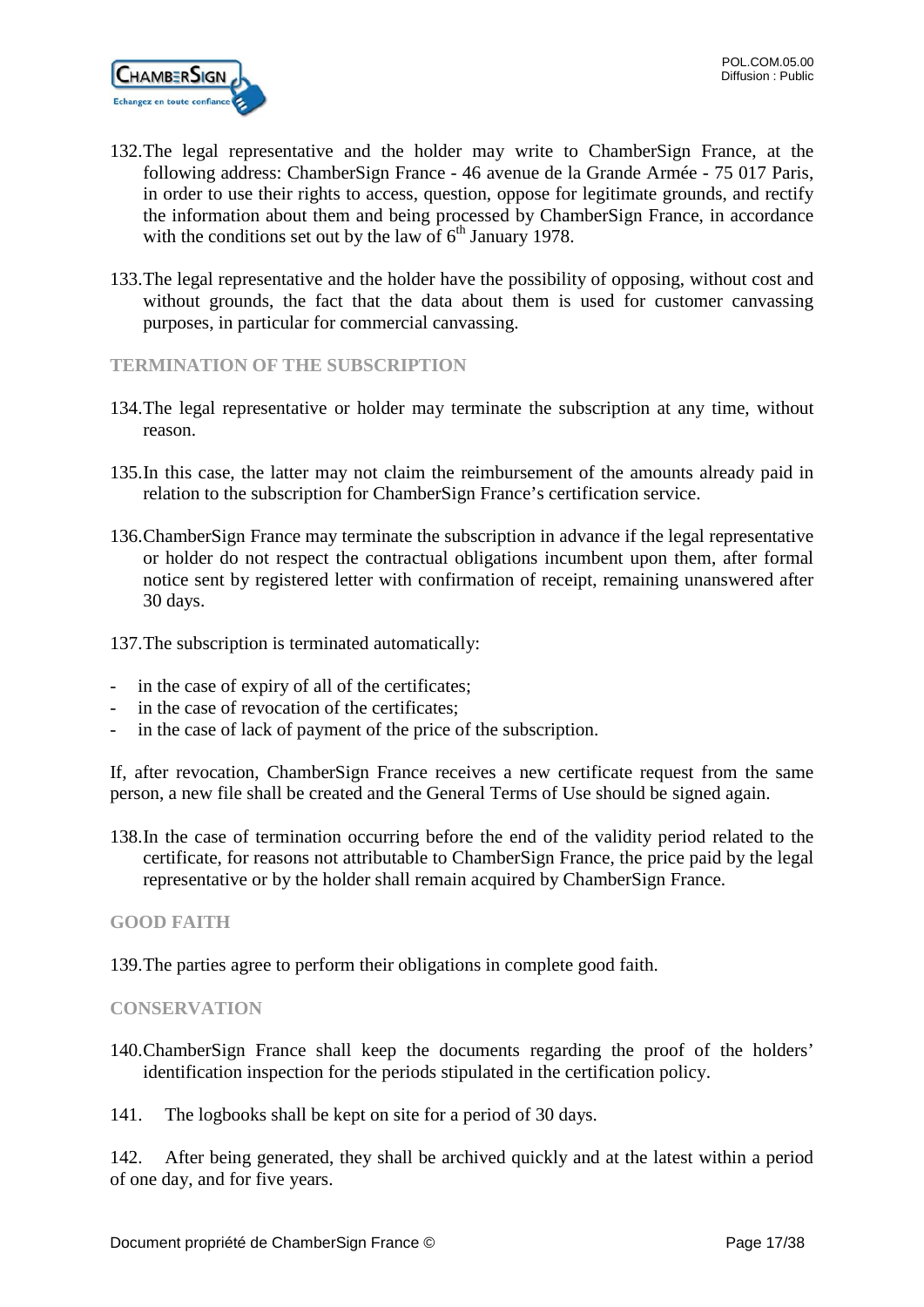

- 143.The registration files are archived for a period of 5 years.
- 144.The certificates of ChamberSign France and of the holders, and the CRLs issued by ChamberSign France are archived for a period of 5 years.
- 145.As regards the documents which are archived for more than 5 years, the holder is responsible for guaranteeing the archiving of the certificate for the purpose of checking the validity of the signature.
- 146.The accepted certificate application files are archived for a period required for the purpose of supplying proof of the certification as stipulated by legal procedures, in accordance with applicable law.

#### <span id="page-17-0"></span>**NULLITY**

147.Should one or several clauses of these general terms be deemed as null and void or declared as such by a law, regulation or further to a final ruling from a jurisdiction, the other clauses shall maintain their full validity except in the case of characteristics that are inseparable from the disputed clause.

<span id="page-17-1"></span>**ENTIRE AGREEMENT**

- 148.The parties acknowledge that the general terms, subscription form, pricing list and certification policy of ChamberSign France and any contractual document regarding the issuance and management of the certificates constitute the whole of the agreement.
- 149.In the case of contradiction, these terms shall prevail over any other document constituting the previously-defined contractual whole.
- 150.These documents may only be amended by written rider or exchanges of correspondence dated and signed by both parties.

# <span id="page-17-2"></span>**LANGUAGE – BINDING VERSION**

151.The present general terms are translated in the English language for information purposes only. The original and binding version of the general terms shall be in the French language. In the event of any discrepancy between the French and any other version in connection with the interpretation and construction hereof, the French version shall prevail.

#### <span id="page-17-3"></span>**DISPUTE SETTLEMENT – JURISDICTION – APPLICABLE LAW**

- 152.In the case of difficulty in interpreting and performing the terms of the contractual documents or of one of their riders, the parties decide to submit this difficulty to an outof-court procedure and/or if necessary, use the services of an appraiser.
- 153.Otherwise, cases will be referred exclusively to the judicial courts.
- 154.These general terms are governed by French law.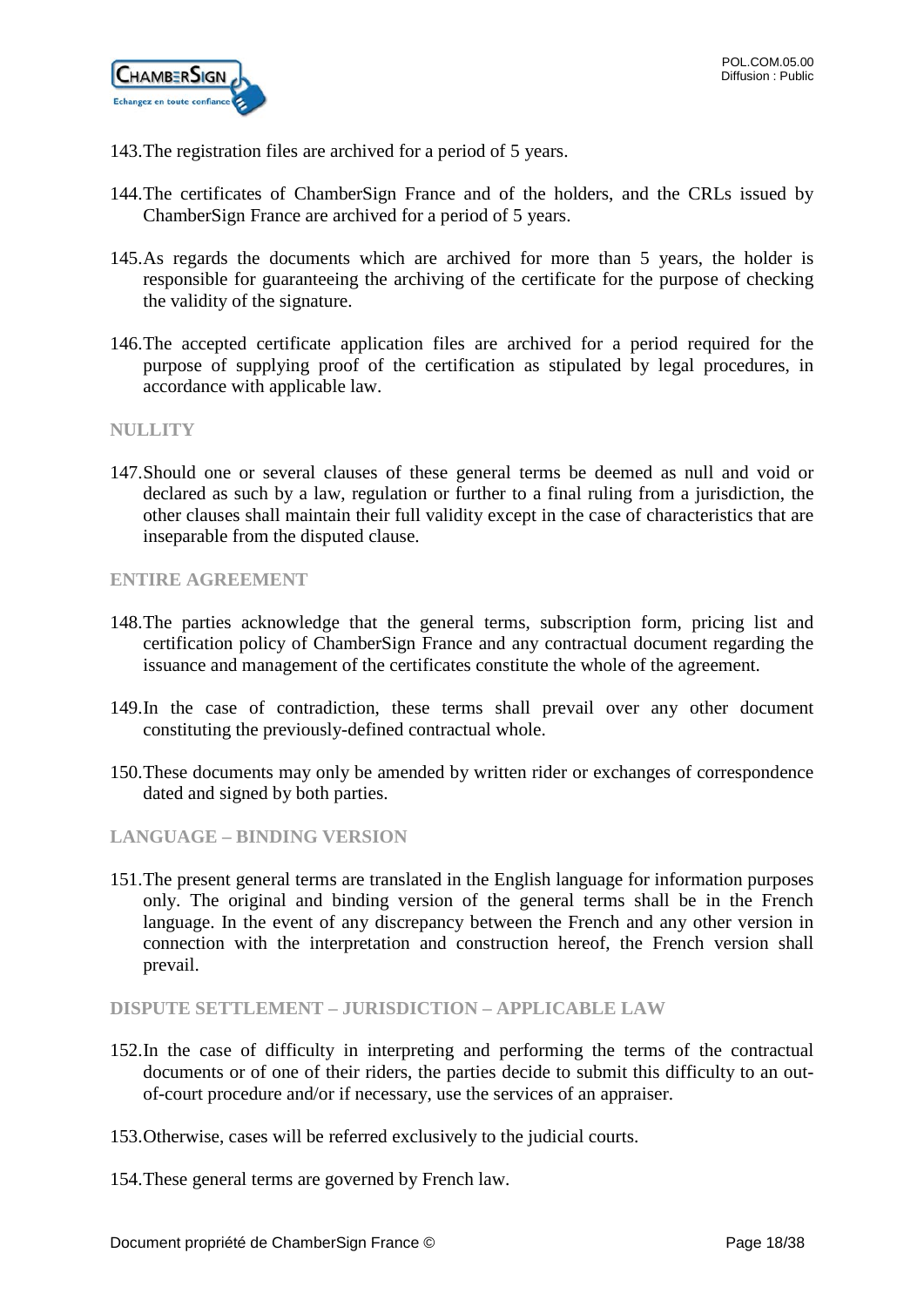

- 155.The same applies for the form and content rules, notwithstanding the places of performance of the substantial or ancillary obligations.
- 156.The French laws and standards applicable to electronic signature certificates are in particular:
	- Law no. 78-17 of  $6<sup>th</sup>$  January 1978 related to IT, files and freedom;
	- Order no. 2005-1516 of 08 12 2005 regarding electronic exchanges between users and the administrative authorities and between the administrative authorities;
	- Decree related to Order no. 2005-1516 of 08 12 2005;
	- RGS Signature Standard Certification Policy;
	- ETSI TS 102 042 VI. 3.4 (December 2007).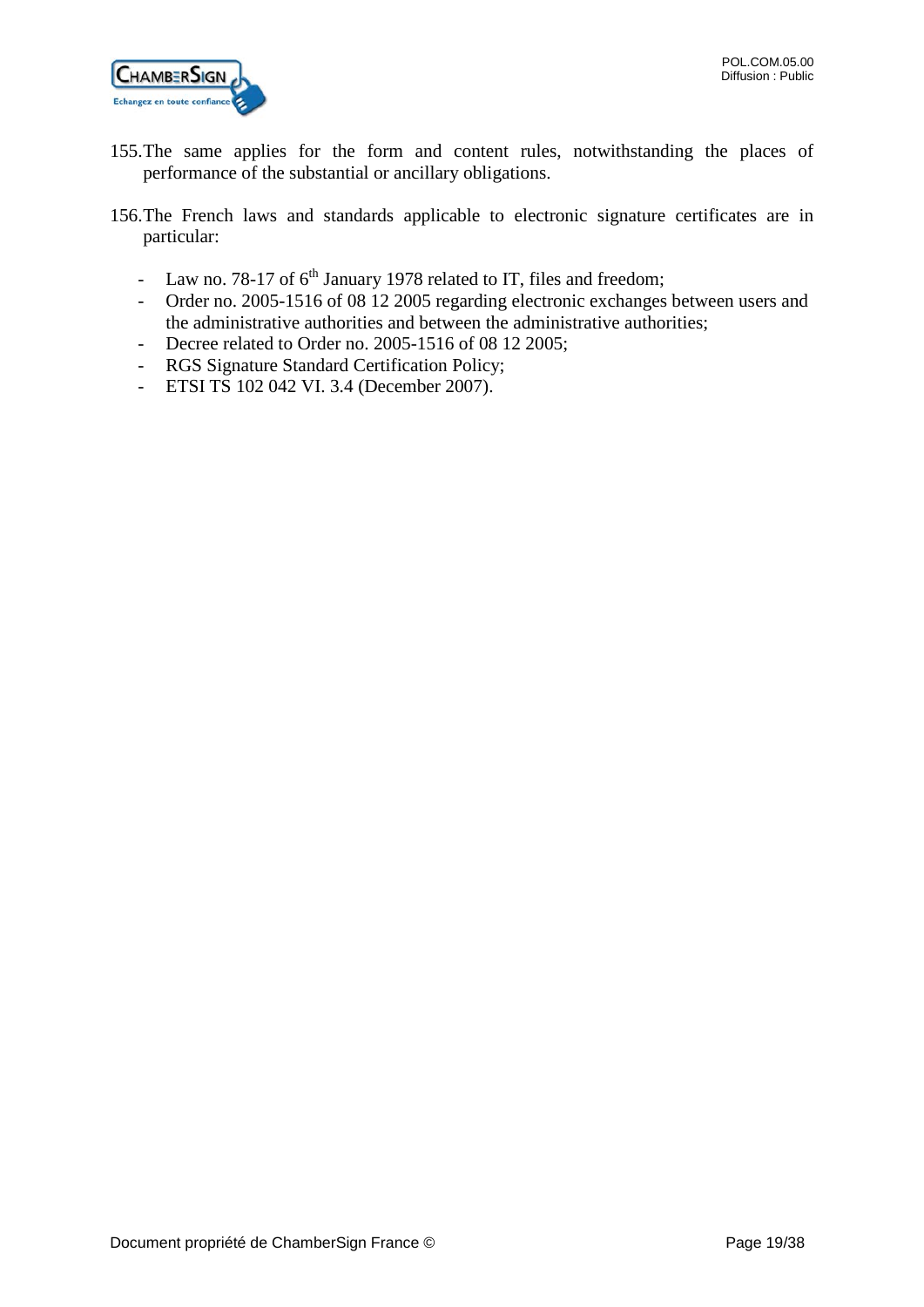

 $\overline{1}$ 

ī

| <b>Conditions Générales d'Utilisation</b><br><b>Signitio RGS ***</b><br><b>AC ChamberSign</b><br><b>ChamberSign France</b> |                                                                                                                                                                                                                                                                                                     |  |
|----------------------------------------------------------------------------------------------------------------------------|-----------------------------------------------------------------------------------------------------------------------------------------------------------------------------------------------------------------------------------------------------------------------------------------------------|--|
|                                                                                                                            | <b>CHAMBERSIGN</b><br>Echangez en toute confiance                                                                                                                                                                                                                                                   |  |
| Objet du document :                                                                                                        | document est<br>lié<br>à<br>Ce<br>la<br>hiérarchie d'autorités<br>de<br>certification ChamberSign France<br>« AC CHAMBERSIGN ».<br>Il a pour objet de définir le<br>et les modalités<br>contenu<br>d'application des services<br>de<br>certification<br>fournis<br>par<br><b>ChamberSign France</b> |  |
| <b>Version</b>                                                                                                             | 00                                                                                                                                                                                                                                                                                                  |  |
| Date de diffusion                                                                                                          | 04/02/2011                                                                                                                                                                                                                                                                                          |  |
| <b>Type de diffusion</b>                                                                                                   | Public                                                                                                                                                                                                                                                                                              |  |

# **VERSION ORIGINALE FRANCAISE**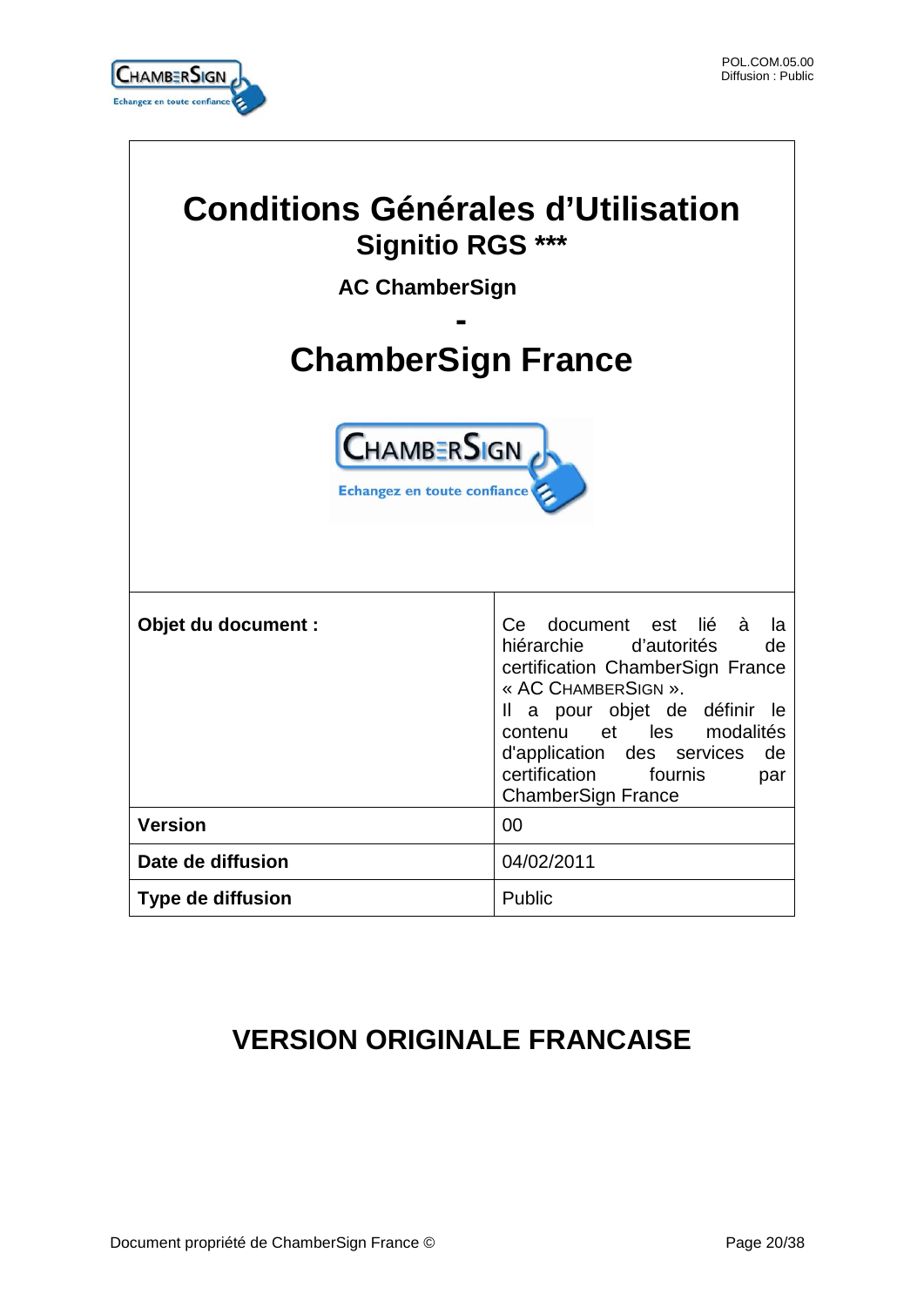

# TABLE DES MATIERES

# **VERSION ORIGINALE EN FRANCAIS**

| 1.                                                   | <b>PREAMBULE</b>                                                                                                                                                                                                                                                           | 23                                           |
|------------------------------------------------------|----------------------------------------------------------------------------------------------------------------------------------------------------------------------------------------------------------------------------------------------------------------------------|----------------------------------------------|
| $\mathbf{2}$ .                                       | <b>DEFINITIONS</b>                                                                                                                                                                                                                                                         | 23                                           |
| 3.                                                   | <b>OBJET</b>                                                                                                                                                                                                                                                               | 25                                           |
| 4.                                                   | <b>DUREE - ENTREE EN VIGUEUR</b>                                                                                                                                                                                                                                           | 25                                           |
| 5.                                                   | <b>DEMANDE DE CERTIFICATS ET RENOUVELLEMENT</b>                                                                                                                                                                                                                            | 25                                           |
| 5.1<br>5.2<br>5.3<br>5.4<br>5.5<br>5.6<br>5.7<br>5.8 | ENREGISTREMENT DES DOSSIERS DE DEMANDE DE CERTIFICAT<br><b>VERIFICATION DE LA DEMANDE</b><br><b>REJET DE LA DEMANDE</b><br>DELIVRANCE DU CERTIFICAT<br><b>ACCEPTATION DU CERTIFICAT</b><br><b>ASSISTANCE</b><br><b>RENOUVELLEMENT</b><br><b>MODIFICATION DU CERTIFICAT</b> | 25<br>26<br>26<br>26<br>27<br>27<br>27<br>27 |
| 6.                                                   | <b>CONDITIONS D'USAGE DES CERTIFICATS ET LIMITES</b>                                                                                                                                                                                                                       | 27                                           |
| 7.                                                   | PROCEDURE DE VERIFICATION DES CERTIFICATS                                                                                                                                                                                                                                  | 28                                           |
| 8.                                                   | <b>REVOCATION DU CERTIFICAT</b>                                                                                                                                                                                                                                            | 28                                           |
| 9.                                                   | <b>OBLIGATIONS DE CHAMBERSIGN</b>                                                                                                                                                                                                                                          | 29                                           |
| 10.                                                  | <b>OBLIGATIONS DU PORTEUR</b>                                                                                                                                                                                                                                              | 30                                           |
| 11.                                                  | <b>OBLIGATIONS DES UTILISATEURS DE CERTIFICATS</b>                                                                                                                                                                                                                         | 31                                           |
| 12.                                                  | <b>OBLIGATIONS DU REPRESENTANT LEGAL</b>                                                                                                                                                                                                                                   | 31                                           |
| 13.                                                  | <b>PRIX</b>                                                                                                                                                                                                                                                                | 32                                           |
| 14.                                                  | <b>GARANTIES ET LIMITES DE GARANTIES</b>                                                                                                                                                                                                                                   | 33                                           |
| 14.1<br>14.2                                         | <b>GARANTIES</b><br><b>LIMITES DE GARANTIE</b>                                                                                                                                                                                                                             | 33<br>33                                     |
| 15.                                                  | <b>RESPONSABILITE</b>                                                                                                                                                                                                                                                      | 33                                           |
| 16.                                                  | <b>ASSURANCE</b>                                                                                                                                                                                                                                                           | 34                                           |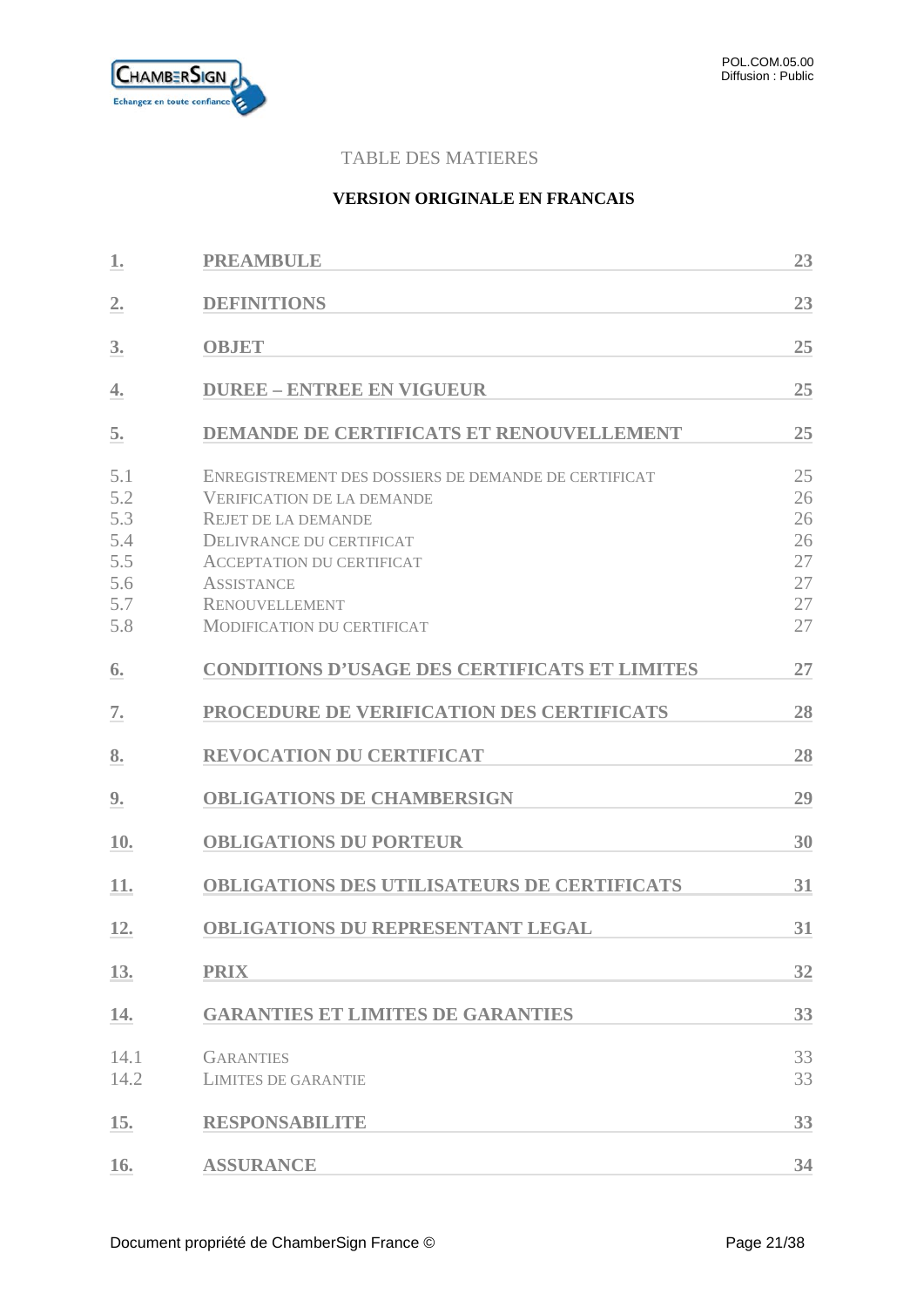|     | <b>HAMBERSIGN</b>                  | POL.COM.05.00<br>Diffusion: Public |
|-----|------------------------------------|------------------------------------|
|     | Echangez en toute confiance        |                                    |
| 17. | <b>CONFIDENTIALITE</b>             | 35                                 |
| 18. | PROPRIETE INTELLECTUELLE           | 35                                 |
| 19. | DONNEES A CARACTERE PERSONNEL      | 35                                 |
| 20. | <b>RESILIATION DE L'ABONNEMENT</b> | 36                                 |
| 21. | <b>BONNE FOI</b>                   | 36                                 |
| つつ  | CONSERVATION                       | 36                                 |

| 22.                             | <b>CONSERVATION</b>                              | 36 |
|---------------------------------|--------------------------------------------------|----|
| 23.                             | <b>NULLITE</b>                                   | 37 |
| 24.                             | <b>INTEGRALITE</b>                               | 37 |
| 25.                             | <b>LANGAGE - VERSION FAISANT FOI</b>             | 37 |
| <u>26.</u><br><b>APPLICABLE</b> | REGLEMENT DES LITIGES - TRIBUNAL COMPETENT - LOI |    |
|                                 |                                                  |    |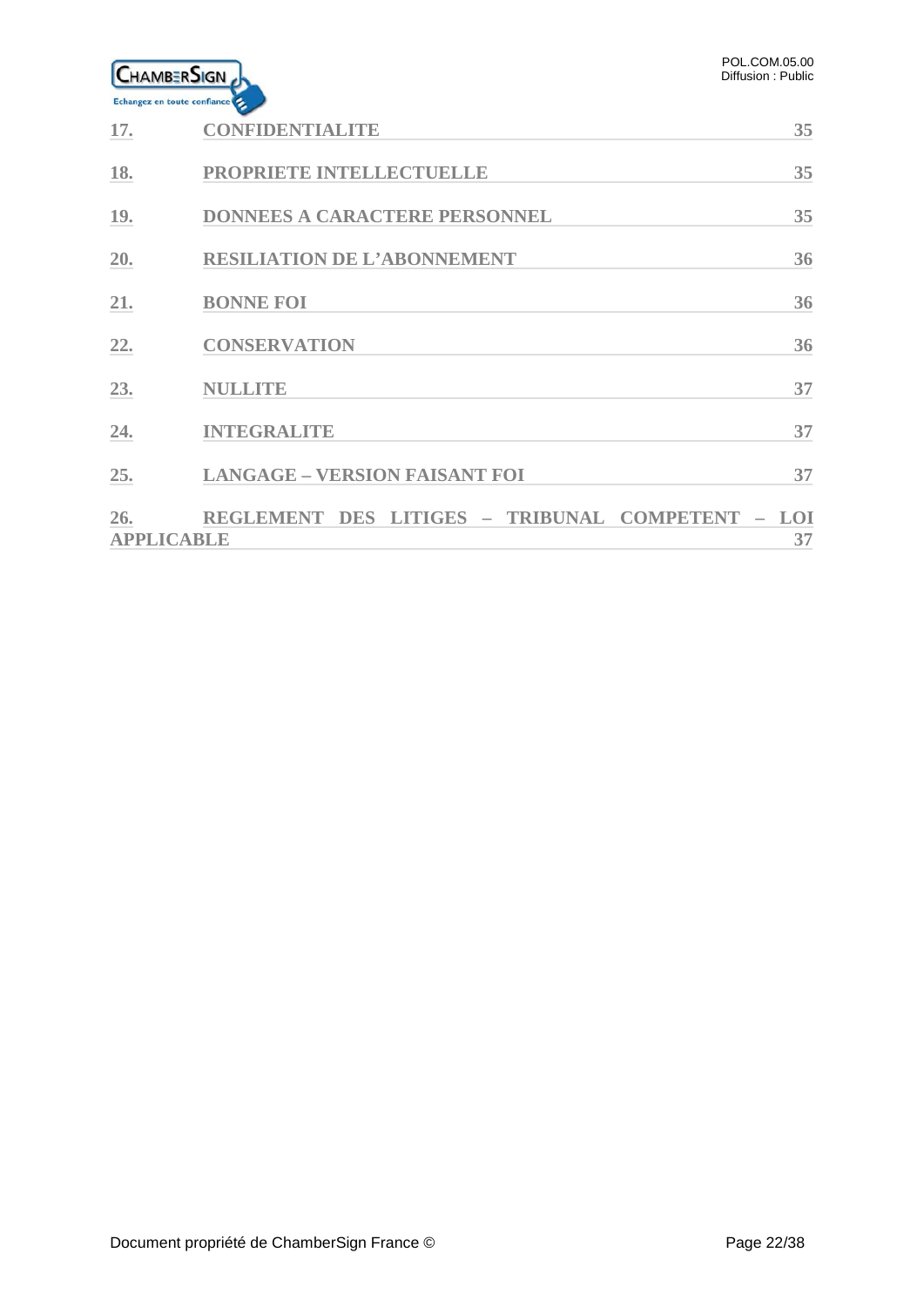

<span id="page-22-0"></span>1. ChamberSign France met à la disposition du représentant légal, du porteur et de l'utilisateur du certificat des services de certification.

2. Toute utilisation des services proposés suppose la consultation et l'acceptation sans réserve des présentes conditions générales.

3. Le représentant légal, le porteur et l'utilisateur du certificat reconnaissent avoir lu, compris et approuvé les présentes conditions générales ainsi que la politique de certification du certificat Signitio RGS \*\*\* de l'AC ChamberSign 1.2.250.1.96.1.6.1.1, acceptent pleinement leur contenu et reconnaissent être liés par la totalité de leurs dispositions.

4. Le représentant légal, le porteur et l'utilisateur du certificat reconnaissent disposer de la compétence et des moyens nécessaires pour utiliser des certificats.

5. L'utilisateur du certificat reconnaît avoir vérifié que la configuration informatique utilisée est parfaitement sécurisée et qu'elle ne contient aucun virus et qu'elle est en parfait état de fonctionnement.

6. Le représentant légal, le porteur et l'utilisateur du certificat reconnaissent avoir pris connaissance de la nature, de la destination et des modalités d'utilisation des certificats et avoir sollicité et obtenu les informations nécessaires pour utiliser les certificats en toute connaissance de cause.

# <span id="page-22-1"></span>**DEFINITIONS**

7. Les termes ci-dessous définis auront entre les parties la signification suivante :

- « application utilisatrice » : services applicatifs utilisant des certificats émis par ChamberSign France pour des besoins de signature du porteur ;

- « autorité de certification » ou « AC » : personne morale qui, au sein d'un prestataire de service de certification électronique (PSCE) a en charge, au nom et sous la responsabilité de celui-ci, l'application d'une politique de certification et a qualité pour émettre des certificats électroniques au titre de cette politique de certification. Elle est désignée ci-après par les termes « ChamberSign France». Elle est qualifiée au sens de l'article 7 du décret n°2001-272 du 30 Mars 2001 pris pour l'application de l'article 1316-4 du Code civil et relatif à la signature électronique ;

**-** « bi-clé » : couple de clés composé d'une clé publique et d'une clé privée, généré dans le cadre d'une infrastructure de type PKI (solutions techniques basées sur la cryptographie à clés publiques) ;

**-** « bureau d'enregistrement » ou « BE » : vérifie les informations d'identification du futur porteur d'un certificat, ainsi qu'éventuellement d'autres attributs spécifiques, avant de transmettre la demande correspondante à la fonction adéquate de l'IGC ;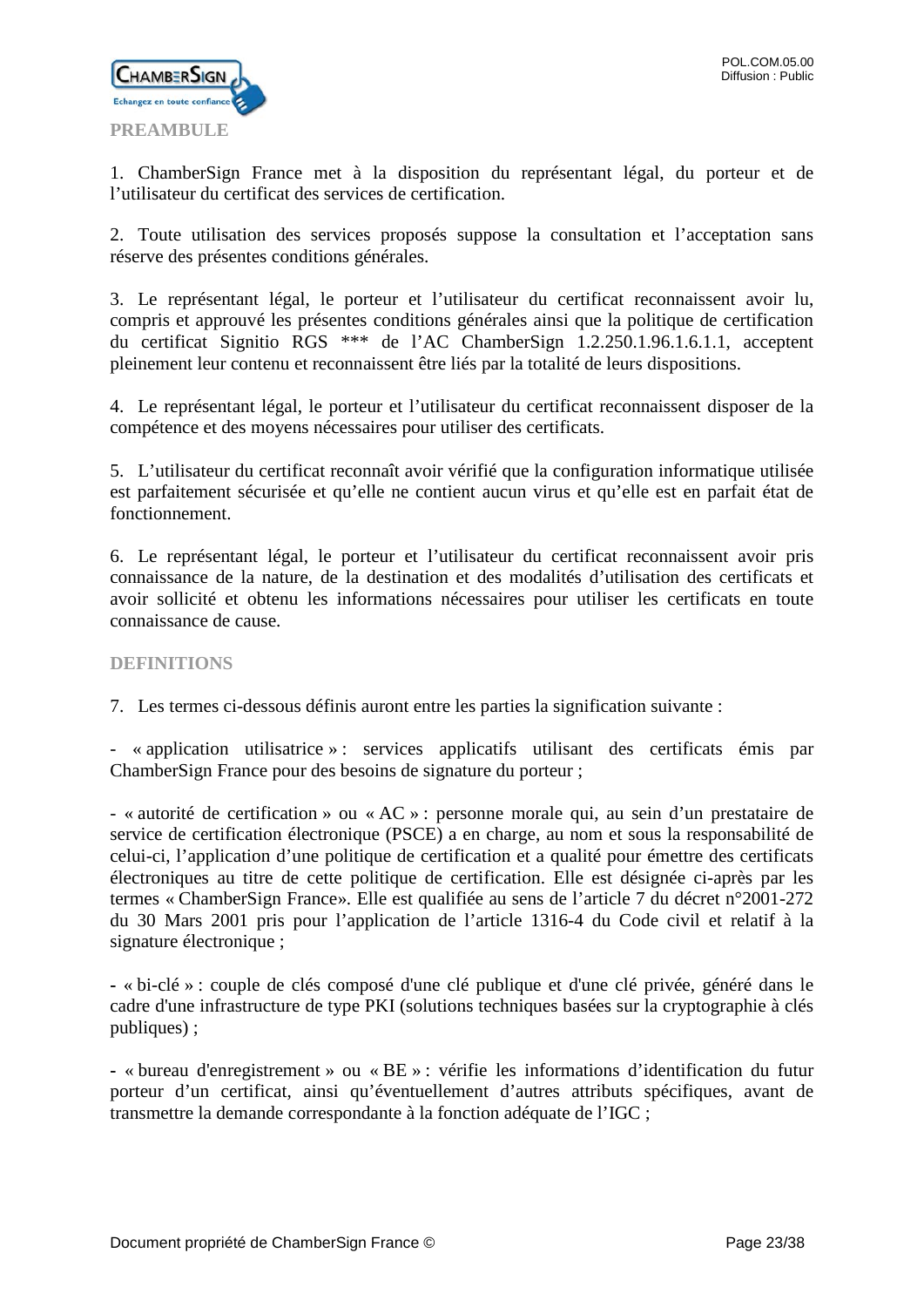

- « certificat » : fichier électronique attestant qu'une bi-clé appartient au porteur ou à l'élément matériel ou logiciel identifié dans le certificat. Le certificat est signé par l'autorité de certification ;

- « compromission » : divulgation ou suspicion de divulgation ou de perte d'informations confidentielles résultant de la violation d'une mesure de sécurité et conduisant à une possible perte de confidentialité et/ou d'intégrité des données considérées ;

- « déclaration des pratiques de certification **» :** texte définissant les pratiques utilisées par une autorité de certification pour émettre des certificats et plus largement les pratiques de toutes les composantes de l'autorité de certification dans l'ensemble du cycle de vie d'un certificat ; ci-après dénommée « DPC » ;

**-** « données confidentielles » : données strictement personnelles au porteur qui devront être impérativement gardées secrètes et qui sont : la clé privée du certificat, le code de retrait et le code d'activation de la clé privée ;

- « entité » : autorité administrative ou entreprise au sens le plus large, c'est-à-dire également les personnes morales de droit privé de type associations ;

- « infrastructure de gestion des clés » : ensemble de composantes, fonctions et procédures dédiées à la gestion de clés cryptographiques et de leurs certificats utilisés par des services de confiance ; ci-après dénommée « IGC » ;

- « LAR » : liste des certificats d'autorité de certification révoqués ;

- «LCR » : liste des certificats révoqués ;

- « OID » : numéro d'identifiant objet identifiant la politique de certification de l'autorité de certification ;

**-** « politique de certification » : ensemble de règles, identifié par un nom (OID), définissant les exigences auxquelles ChamberSign France se conforme dans le cadre des présentes et indiquant l'applicabilité d'un certificat à une communauté particulière et/ou à une classe d'applications avec des exigences de sécurité communes ; ci-après dénommée « PC » ;

**-** « porteur » **:** personne physique identifiée dans le certificat et qui est le détenteur de la clé privée correspondant à la clé publique qui est dans ce certificat ;

**-** « révocation » **:** action effectuée par le porteur, un représentant légal de l'entité ou ChamberSign France qui a pour but l'extinction de la validité du certificat. Cette action peut être effectuée suite à un changement des informations contenues dans le certificat ou en cas de compromission. De fait, un certificat qui a fait l'objet d'une révocation est inscrit sur la LCR (liste des certificats révoqués) ;

**-** « signature électronique » : usage d'un procédé fiable d'identification garantissant son lien avec l'acte auquel elle s'attache, conformément à la législation applicable ;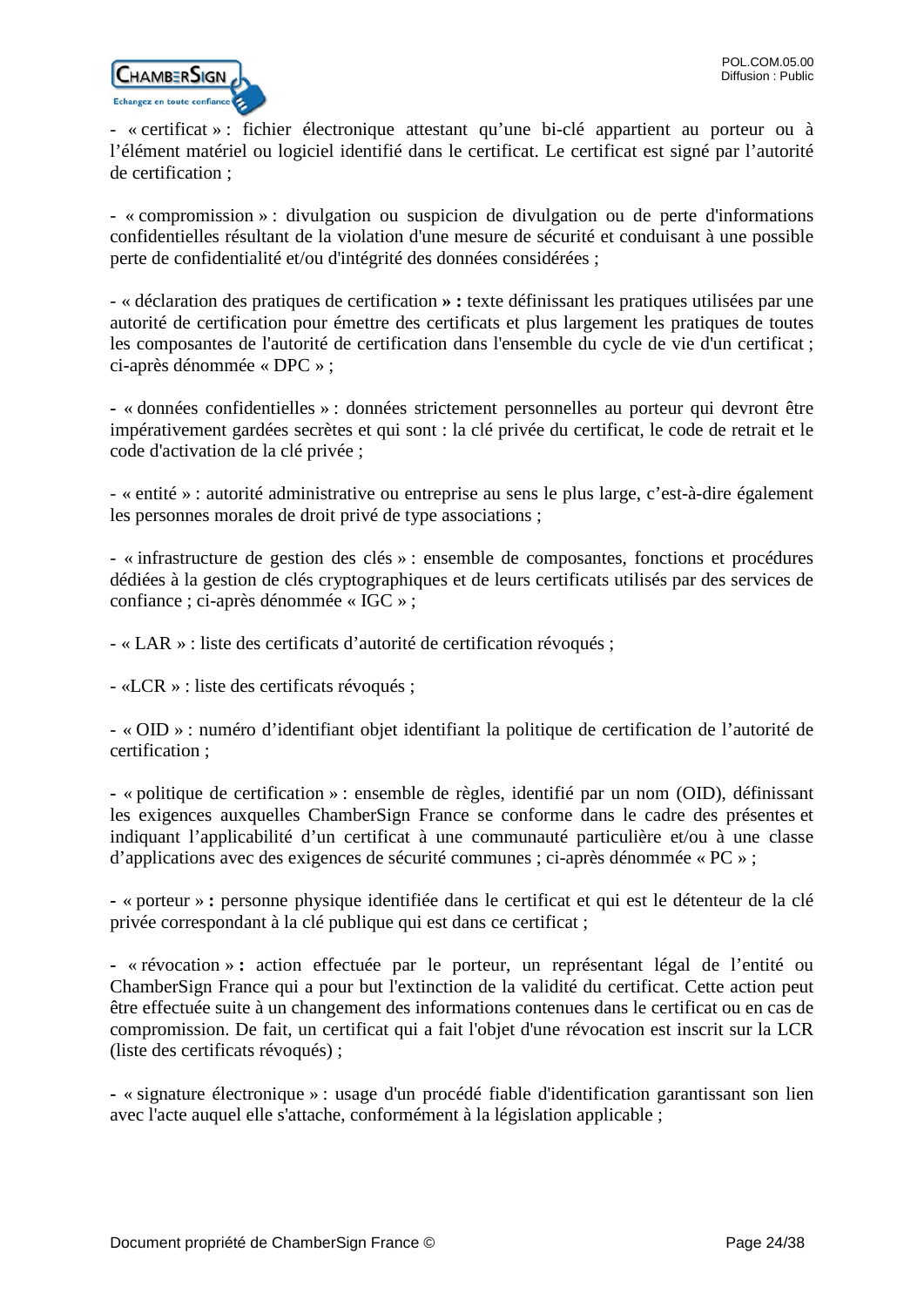

- « utilisateur du certificat » : entité ou personne physique qui reçoit un certificat et qui s'y fie pour vérifier une signature électronique provenant du porteur du certificat ; Exemple : destinataire d'un mail signé ou signataire d'un contrat signé électroniquement.

#### <span id="page-24-0"></span>**OBJET**

8. Les présentes conditions générales ont pour objet de définir le contenu et les modalités d'application des services de certification fournis par ChamberSign France en tant qu'autorité de certification aux porteurs et au représentant légal, ainsi que de préciser les engagements et obligations de ces différents acteurs.

<span id="page-24-1"></span>**DUREE – ENTREE EN VIGUEUR**

9. Les présentes conditions générales d'utilisation sont opposables au représentant légal et au porteur dès leur acceptation par ces derniers. Ils se portent forts du respect de ces conditions générales par l'utilisateur du certificat.

10. Les présentes conditions générales sont opposables pendant toute la durée de mise en ligne des services, sans préjudice de leurs éventuelles mises à jour.

11. ChamberSign France s'engage à communiquer au représentant légal et au porteur, les nouvelles conditions générales d'utilisation.

12. Toute utilisation des services par le représentant légal et le porteur après les modifications des conditions générales vaut acceptation par ces derniers des nouvelles conditions générales.

13. Les conditions générales d'utilisation entrent en vigueur à leur signature.

14. La fourniture des services de certification est subordonnée au paiement du prix convenu.

15. Les conditions générales d'utilisation sont conclues pour une durée de trois ans.

<span id="page-24-2"></span>**DEMANDE DE CERTIFICATS ET RENOUVELLEMENT**

<span id="page-24-3"></span>**1.11 ENREGISTREMENT DES DOSSIERS DE DEMANDE DE CERTIFICAT**

16. Le dossier de demande de certificat déposé auprès de ChamberSign France comprend au moins les éléments suivants :

- une demande de certificat écrite signée, et datée de moins de trois mois, par le futur porteur et, s'il est différent, par le représentant légal ou son délégataire ;
- un document officiel d'identité en cours de validité du futur porteur comportant une photographie d'identité présenté à ChamberSign France qui en conserve une copie ;
- un document officiel d'identité en cours de validité du signataire de la demande comportant une photographie d'identité présenté à ChamberSign France qui en conserve une copie ;
- les conditions générales d'utilisation signées.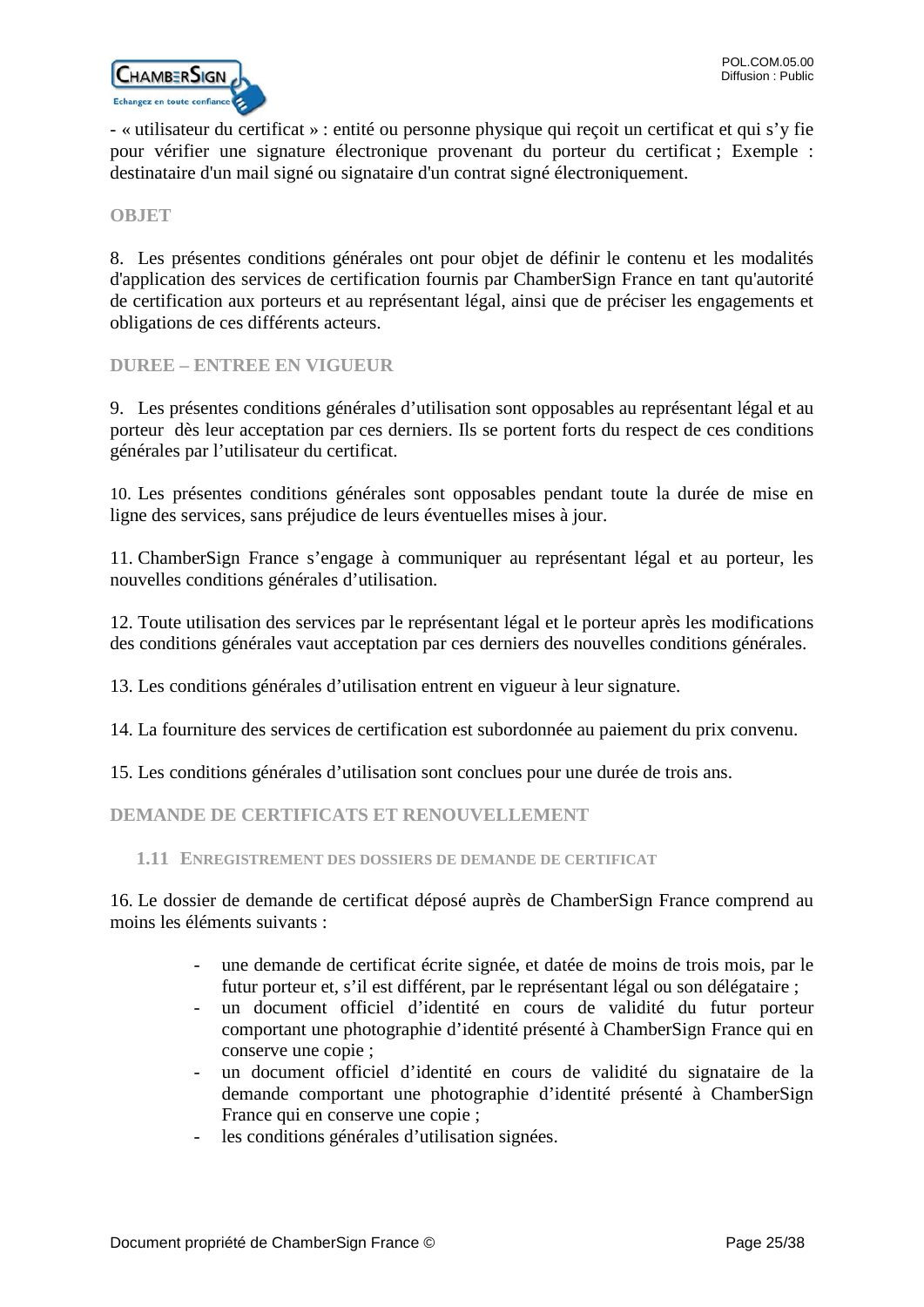

17. Le porteur ou le représentant légal de l'entité peuvent faire une demande de certificat en remplissant le formulaire de demande de certificat sur le site Internet de ChamberSign France : [www.chambersign.fr.](http://www.chambersign.fr/)

18. Ils envoient ensuite les pièces justificatives nécessaires par courrier ou se présentent directement au bureau d'enregistrement.

19. Les pièces justificatives à joindre lors d'une demande initiale de certificat sont précisées par le formulaire d'abonnement.

<span id="page-25-0"></span>**1.12 VERIFICATION DE LA DEMANDE**

20. Le bureau d'enregistrement réalise les opérations suivantes :

- vérifie et valide l'identité du futur porteur ;
- vérifie la cohérence des justificatifs présentés ;
- s'assure que le futur porteur a pris connaissance des modalités applicables pour l'utilisation du certificat déterminées par les présentes.

# <span id="page-25-1"></span>**1.13 REJET DE LA DEMANDE**

21. En cas de pièces manquantes et après relance quant à la communication de ces pièces, le bureau d'enregistrement se réserve le droit de rejeter la demande de certificat.

22. Il en informe le porteur ou le représentant légal de l'entité.

<span id="page-25-2"></span>**1.14 DELIVRANCE DU CERTIFICAT**

23. Après authentification de l'origine et vérification de l'intégrité de la demande provenant du bureau d'enregistrement, ChamberSign France génère le certificat, la bi-clé du porteur, son dispositif de signature, les codes d'activation…

24. Chaque demande de certificat fait l'objet d'un face à face du porteur avec un BE.

25. La procédure de reconnaissance en face à face peut être effectuée le cas échéant, auprès d'un représentant de ChamberSign France habilité à cet effet lors d'un déplacement de celui-ci auprès du porteur, notamment à l'occasion de l'exécution d'une formation à la signature électronique dispensée par ChamberSign France.

26. La disponibilité des certificats émis par ChamberSign France à l'issue de la procédure d'enregistrement donne lieu à l'émission d'un avis de mise à disposition sous forme de message électronique à l'attention du porteur qui devra suivre les indications décrites dans ledit message pour en effectuer le retrait.

27. Pour les certificats confinés sur des supports physiques (clés USB), le retrait des supports physiques et des certificats ChamberSign France s'effectue auprès du BE. Ces certificats sont générés sur des supports Gemalto MultiApp ID IAS ECC.

28. Le porteur doit retirer son certificat à compter du message l'informant de la mise à disposition. ChamberSign France se réserve le droit de ne pas donner suite à la procédure de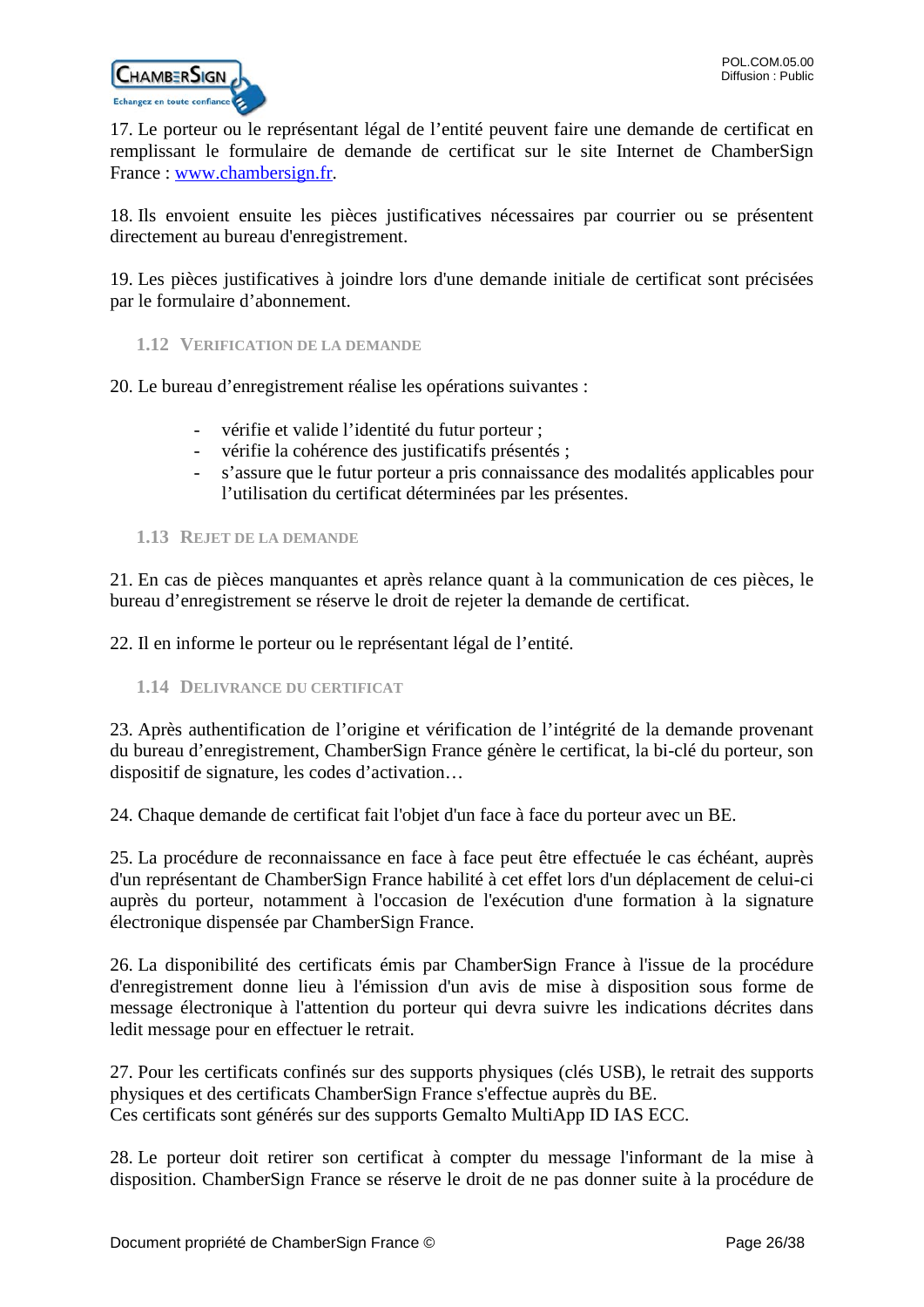

délivrance du certificat si le porteur ne s'est pas présenté pour retirer son certificat 2 mois après ledit message.

<span id="page-26-0"></span>**1.15 ACCEPTATION DU CERTIFICAT**

29. ChamberSign France est informée du retrait de chaque certificat. Le porteur doit tester son certificat au moyen du service prévu à cet effet sur le site internet de ChamberSign France.

30. Le porteur est tenu d'avertir ChamberSign France de toute inexactitude ou défaut de Certificat dans les sept jours ouvrés consécutifs au retrait du Certificat, afin que celui-ci soit révoqué et qu'un autre lui soit fourni.

31. Le porteur teste et accepte explicitement son certificat.

<span id="page-26-1"></span>**1.16 ASSISTANCE**

32. Afin d'accompagner le porteur, une notice technique d'utilisation du certificat lui est délivrée au moment du face à face et une assistance téléphonique ou hot line est mise à sa disposition au 08 92 23 02 52 (0,34 Euros TTC la minute France Métropolitaine uniquement) de 9 heures à 12 heures et de 14h à 17h, les jours ouvrés.

33. Un tutoriel ainsi qu'une foire aux questions sont disponibles sur le site internet de ChamberSign France à l'adresse suivante : [http://www.chambersign.fr.](http://www.chambersign.fr/)

<span id="page-26-2"></span>**1.17 RENOUVELLEMENT**

34. Le certificat objet des présentes ne fait pas l'objet de renouvellement.

<span id="page-26-3"></span>**1.18 MODIFICATION DU CERTIFICAT**

35. La modification d'un certificat correspond à des modifications d'informations sans changement de la clé publique. ChamberSign France ne procède à aucune modification d'un certificat ; en cas de modification des informations contenues dans le certificat, une nouvelle demande de certificat doit être faite, selon les modalités définies par les paragraphes 68 et 88 des présentes CGU.

<span id="page-26-4"></span>**CONDITIONS D'USAGE DES CERTIFICATS ET LIMITES**

36. L'utilisation de la clé privée du porteur et du certificat doit rester strictement limitée aux services de signature électronique.

37. Les certificats ne doivent pas être utilisés à des fins personnelles.

38. A des fins de signature, les certificats ne peuvent pas être utilisés pour des transactions excédant le montant de 500 000 €.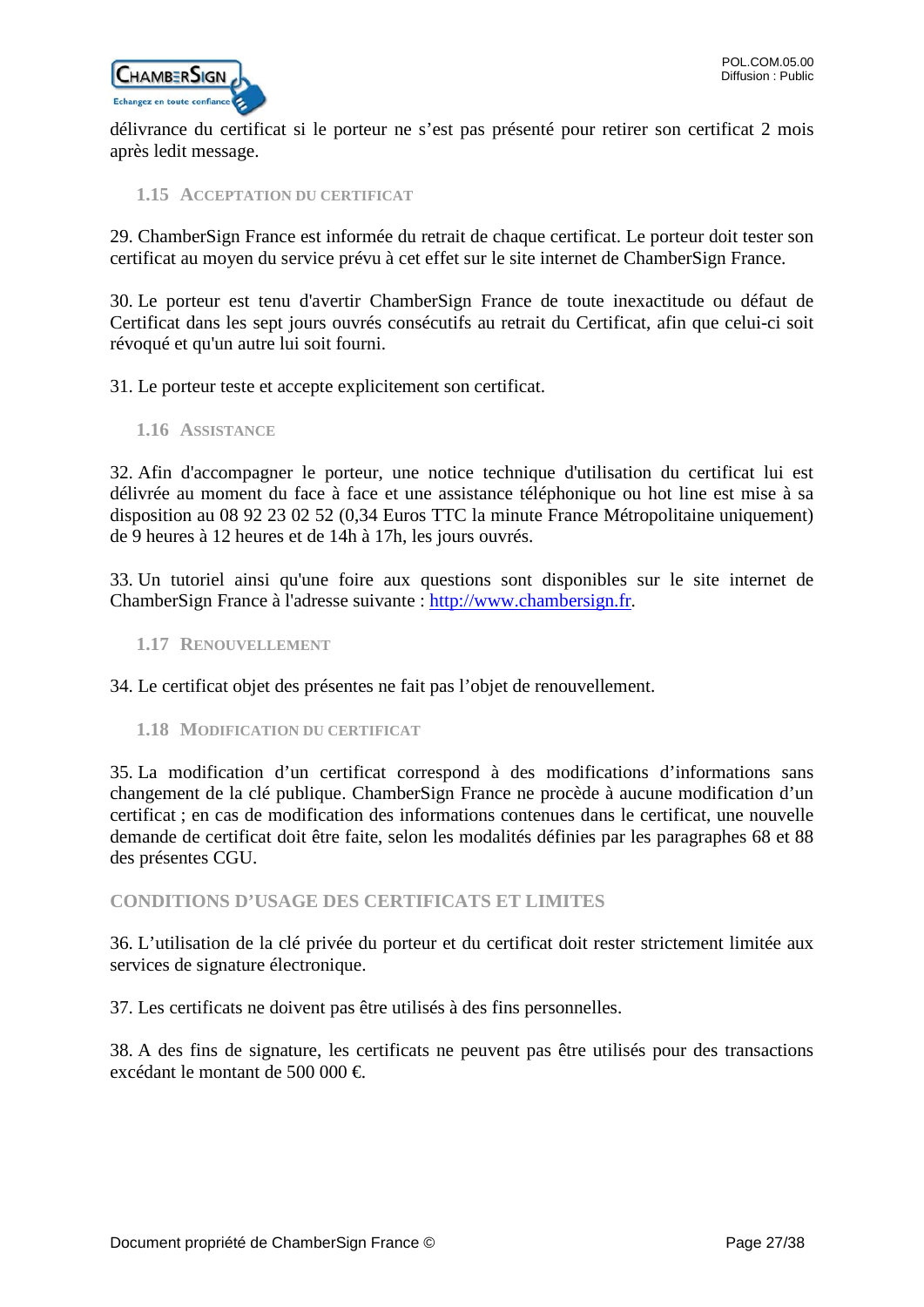

# <span id="page-27-0"></span>**PROCEDURE DE VERIFICATION DES CERTIFICATS**

39. ChamberSign France s'engage à mettre à disposition un service de consultation sur son site internet [www.chambersign.fr](http://www.chambersign.fr/) permettant de vérifier la validité des certificats qu'elle a émis.

40. Ce service est disponible 24h/24.

41. Les informations mises à disposition de l'utilisateur du certificat par ChamberSign lui permettent de vérifier et de valider, préalablement à son utilisation, le statut d'un certificat et de l'ensemble de la chaîne de certification correspondante, c'est-à-dire de vérifier les signatures des certificats de la chaîne, les signatures garantissant l'origine et l'intégrité des LCR / LAR.

# <span id="page-27-1"></span>**REVOCATION DU CERTIFICAT**

42. Le Certificat pourra être révoqué à tout moment soit par fax, soit par lettre recommandée avec demande d'avis de réception auprès du BE, soit en ligne à partir du site Internet suivant : [www.chambersign.fr.](http://www.chambersign.fr/)

43. Un certificat peut être révoqué notamment pour les causes suivantes :

- modification d'une information contenue dans le certificat ;
- informations inexactes fournies dans le dossier d'enregistrement ;
- non-paiement du prix du certificat par le représentant légal ou le porteur ;
- compromission possible ou avérée de la clé privée du porteur ;
- non-respect par le porteur des règles d'utilisation du certificat ;
- non-respect par le porteur et/ou l'entité des obligations de la PC de ChamberSign France ;
- réalisations d'opérations frauduleuses ;
- résiliation de l'abonnement ;
- demande de révocation du certificat ;
- départ, mutation, décès du porteur ;
- cession ou cessation d'activité de l'entité du porteur.

44. La demande de révocation peut émaner des personnes suivantes :

- le porteur ;
- un représentant légal de l'entité ;
- ChamberSign France.

45. Lorsque plusieurs certificats sont stockés sur le même support par le porteur, le porteur doit révoquer l'ensemble de ces certificats.

46. La demande de révocation peut être effectuée 24h/24 sur le site Internet de ChamberSign France.

47. La demande de révocation fait l'objet d'une procédure de vérification des informations relatives au demandeur et de son autorité par rapport au certificat.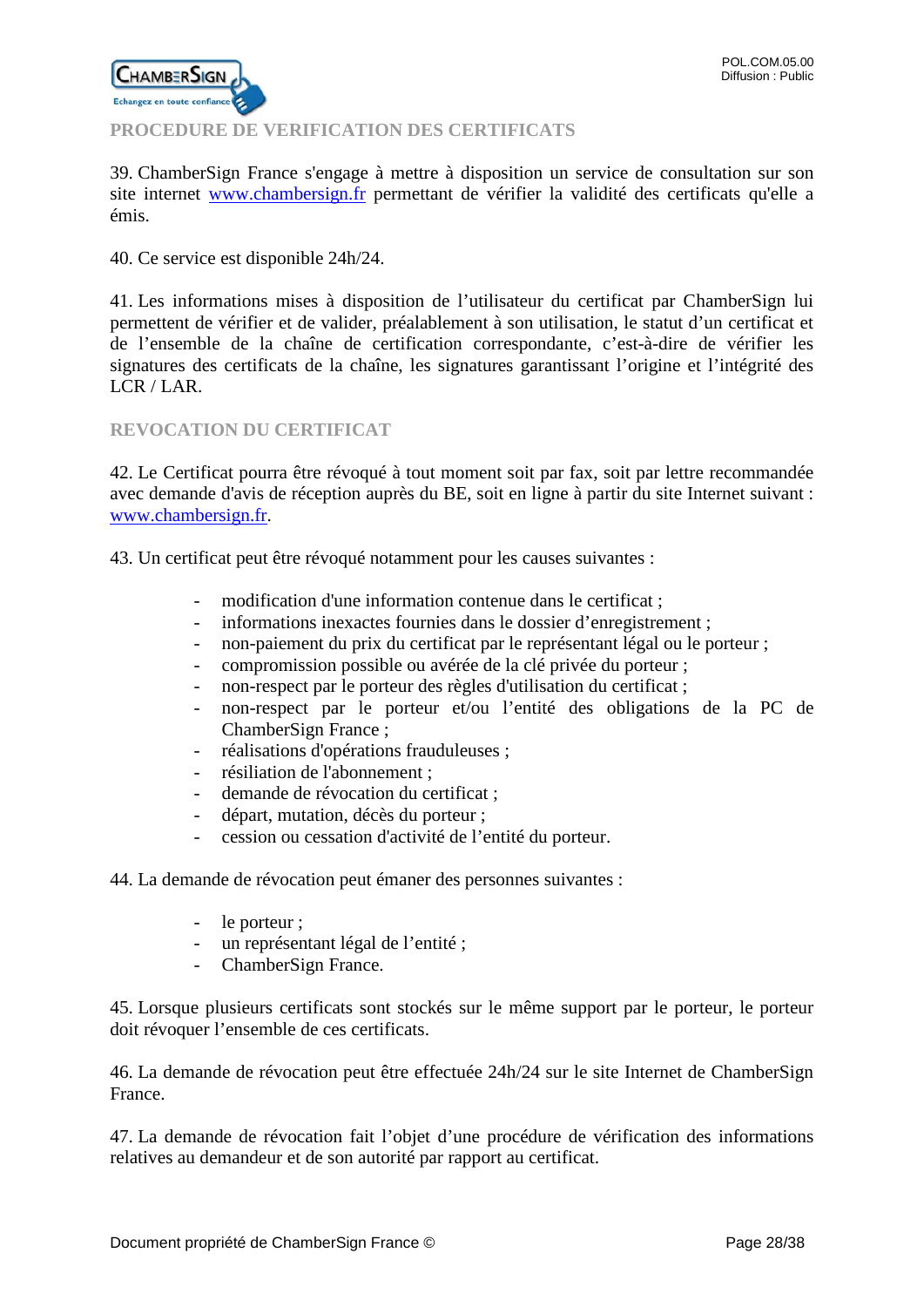

48. Le porteur reçoit une confirmation par e-mail de cette révocation.

49. Le porteur reconnaît et accepte que toute utilisation du certificat après avoir eu connaissance de la survenance d'un des événements susmentionnés, soit à ses risques et périls, sans préjudice de toute action en responsabilité que ChamberSign France se réserve le droit d'exercer contre le porteur.

# <span id="page-28-0"></span>**OBLIGATIONS DE CHAMBERSIGN**

50. ChamberSign France attribue à sa PC un OID qui est porté dans les certificats correspondants qu'elle s'engage à faire évoluer en cas d'évolution de sa PC.

51. Elle s'engage au contrôle par le Bureau d'Enregistrement de l'identification du Porteur et du Représentant Légal se présentant pour obtenir un Certificat de signature.

52. ChamberSign France s'engage à réaliser les prestations de certification selon les modalités et dans les limites des présentes conditions générales.

53. ChamberSign France s'engage à démontrer aux utilisateurs de ses certificats qu'elle a émis un certificat pour un porteur donné et que ce porteur a accepté le certificat.

54. Elle s'engage à tout mettre en oeuvre pour créer et émettre des certificats contenant des informations réputées exactes.

55. Pour cela, ChamberSign France s'engage à s'assurer que le dossier de demande de certificat est complet, que les pièces fournies sont apparemment conformes.

56. Elle s'engage à ce que le certificat de signature électronique soit délivré au porteur dans un délai de 48 heures à compter de la remise d'un dossier complet au bureau d'enregistrement.

57. Elle s'engage à établir, par l'émission d'un certificat, un lien entre l'identité d'une personne et les informations contenues dans ledit certificat.

58. Dans l'hypothèse où le représentant légal aurait recours aux services d'un délégataire, le Bureau d'Enregistrement s'engage à effectuer le contrôle de l'identité du délégataire et la vérification de l'existence du contrat de mandat entre le représentant légal et le délégataire.

59. ChamberSign France prend toutes les mesures raisonnables pour s'assurer que les porteurs sont au courant de leurs droits et obligations concernant l'utilisation et la gestion des clés, des certificats et de l'équipement et des logiciels utilisés aux fins de l'IGC.

60. ChamberSign France prend les dispositions nécessaires pour couvrir ses responsabilités liées à ses opérations et/ou activités et posséder la stabilité financière et les ressources exigées pour fonctionner en conformité avec la PC.

61. ChamberSign France a un devoir général de surveillance quant à la sécurité et l'intégrité des certificats délivrés par elle-même ou l'une de ses composantes.

62. ChamberSign France s'engage sur le bon fonctionnement des certificats qu'elle délivre.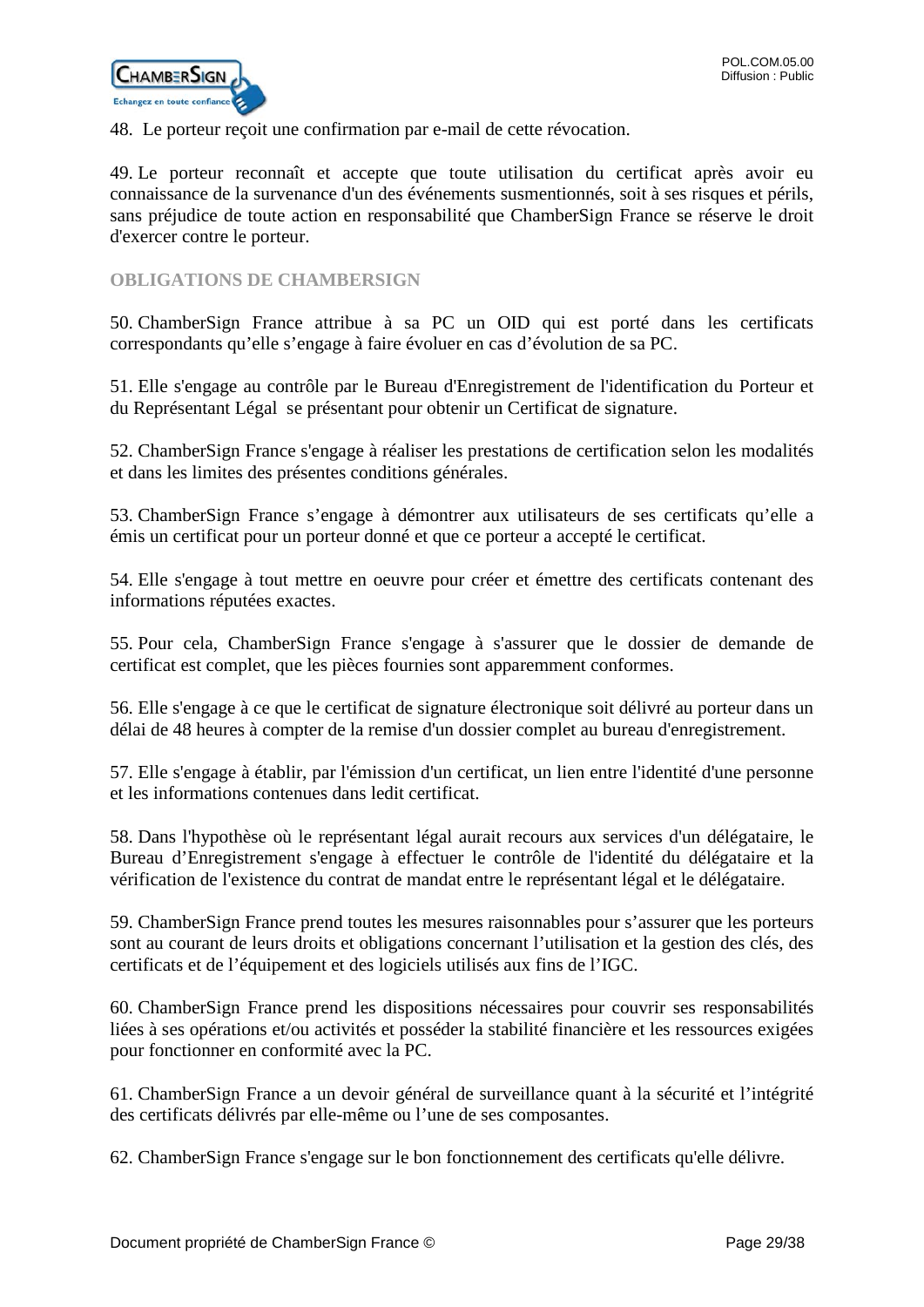

<span id="page-29-0"></span>63. Le porteur s'engage à fournir toutes informations utiles, exactes et à jour pour la création et la gestion des certificats pendant toute la durée du contrat.

64. Le porteur est garant de l'exactitude des informations fournies et de l'exhaustivité des pièces justificatives nécessaires, à l'enregistrement conformément à l'article Demande de certificats et renouvellement des présentes conditions générales.

65. Il reconnaît et accepte que les informations fournies à ce titre soient conservées et utilisées par ChamberSign France pour gérer les certificats dans les conditions prévues par la loi et en particulier celles relatives à la protection des données personnelles.

66. Le porteur informe ChamberSign France de toute modification concernant les informations contenues dans son certificat.

67. ChamberSign France se réserve la faculté de procéder à des vérifications aléatoires concernant l'actualité des informations contenues dans le certificat.

68. Les modifications concernant les informations contenues dans le certificat doivent être adressées par courrier avec les pièces justificatives requises au BE de rattachement, dans un délai de 30 jours à compter de leur survenance. A défaut, ChamberSign France se réserve le droit, le délai écoulé, de révoquer le Certificat (ou résilier les conditions générales d'utilisation).

69. Le porteur reconnaît être informé des conditions d'installation des certificats de ChamberSign France. En particulier, le certificat fait l'objet d'un tutoriel disponible sur le site Internet de ChamberSign France.

70. Le porteur choisit le matériel et les logiciels offrant une sécurité en adéquation avec ses besoins pour l'installation et la protection des certificats et des supports physiques.

71. Le porteur s'engage à respecter les usages autorisés des bi-clés et des certificats.

72. Le porteur protège sa clé privée par des moyens appropriés à son environnement.

73. Le porteur protège ses données d'activation et, le cas échéant, les met en œuvre.

74. Le porteur protège l'accès à sa base de certificats.

75. Le porteur respecte les conditions d'utilisation de sa clé privée et du certificat correspondant.

76. Le porteur doit faire, sans délai, une demande de révocation de son certificat auprès du Bureau d'Enregistrement ou sur le site [www.chambersign.fr,](http://www.chambersign.fr/) en cas de compromission ou de suspicion de compromission de sa clé privée (ou de ses données d'activations).

77. Le porteur s'engage à ne pas délivrer le certificat qui lui est attribué ni les codes de protection de ce certificat.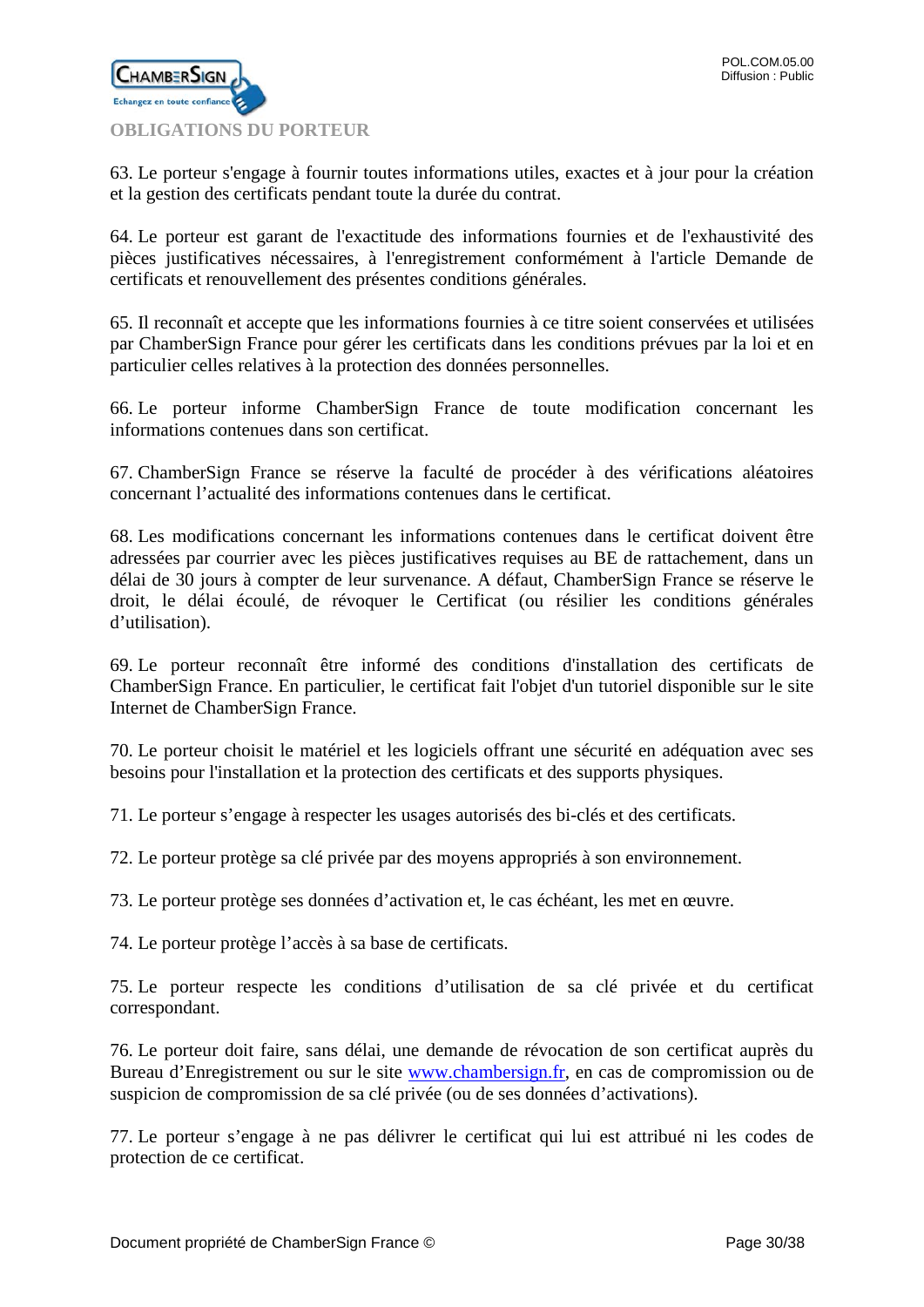

78. Le porteur est informé que les informations personnelles d'identité pourront être utilisées comme éléments d'authentification lors de la demande de révocation.

# <span id="page-30-0"></span>**OBLIGATIONS DES UTILISATEURS DE CERTIFICATS**

79. Les utilisateurs de certificat s'engagent à respecter les stipulations des présentes conditions générales.

80. Les utilisateurs de certificats vérifient et respectent l'usage pour lequel un certificat a été émis.

81. Les utilisateurs de certificats contrôlent que le certificat émis par ChamberSign France est référencé au niveau de sécurité et pour le service de confiance requis par l'application.

82. Lorsque le porteur n'est pas le représentant légal de l'entité, il incombe à l'utilisateur de vérifier que le porteur dispose, à la date de signature, des pouvoirs nécessaires pour engager l'entité pour l'acte concerné.

83. Pour chacun des certificats de la chaîne de certification, du certificat du porteur jusqu'à l'autorité de certification racine, les utilisateurs vérifient l'état du certificat et notamment la signature numérique de ChamberSign France, émettrice du certificat considéré, et contrôlent la validité de ce certificat.

84. Les utilisateurs de certificats vérifient et respectent les obligations des utilisateurs de certificats exprimés dans la PC applicable.

# <span id="page-30-1"></span>**OBLIGATIONS DU REPRESENTANT LEGAL**

85. Le représentant légal s'engage à respecter les stipulations des présentes conditions générales.

86. Le représentant légal est responsable de la gestion des certificats délivrés à ses employés ou agents dans le cadre du contrat d'abonnement de façon, et s'engage à faire en sorte que tout porteur de certificat délivré dans le cadre de ce contrat d'abonnement respecte les obligations qui y sont afférentes et qu'aucune fraude ou erreur n'est commise. A ce titre, le représentant légal s'assure notamment que le porteur :

- n'utilise pas les certificats à des fins personnelles ;
- communique les informations utiles à la création du certificat et les éventuelles modifications pendant toute la durée du contrat d'abonnement ;
- respecte la procédure de révocation décrite à l'article Révocation ;
- conserve secrètes et de manière sécurisée, les données confidentielles et le support physique du certificat.

87. Le représentant légal s'engage à fournir toutes informations utiles, exactes et à jour pour la création et la gestion des certificats pendant toute la durée du contrat.

88. Les modifications concernant les informations contenues dans le certificat doivent être adressées par courrier avec les pièces justificatives requises au BE de rattachement, dans un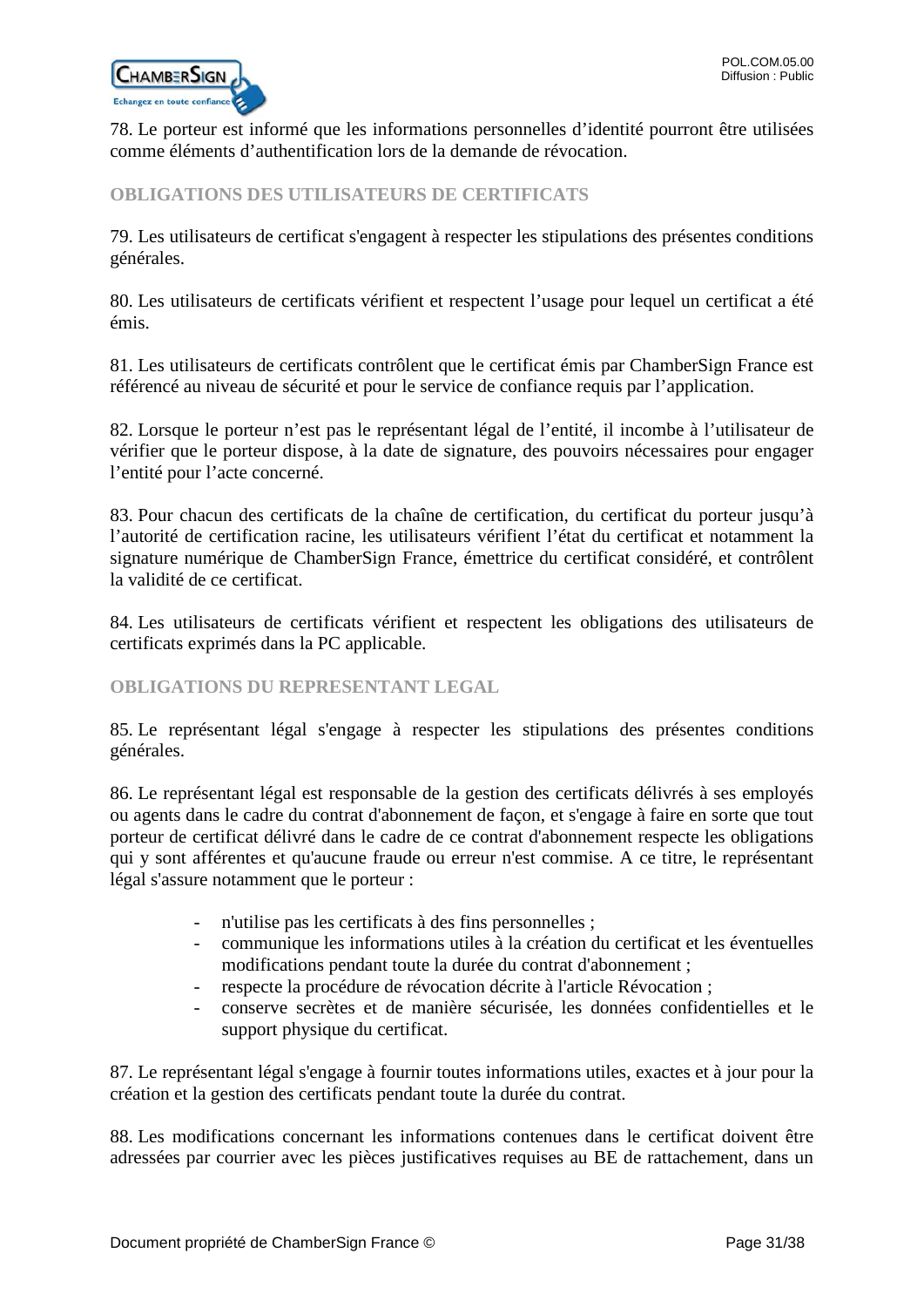

délai de 30 jours à compter de leur survenance. A défaut, ChamberSign France se réserve le droit, le délai écoulé, de révoquer le Certificat (ou résilier le contrat d'abonnement).

89. Le représentant légal est garant de l'exactitude des informations fournies et de l'exhaustivité des pièces justificatives nécessaires, à l'enregistrement conformément à l'article Demande de certificats et Renouvellement des présentes conditions générales.

90. Il reconnaît et accepte que les informations fournies à ce titre soient conservées et utilisées par ChamberSign France pour gérer les certificats dans les conditions prévues par la loi et en particulier celles relatives à la protection des données personnelles.

91. Le représentant légal reconnaît être informé des conditions d'installation des certificats de ChamberSign France. En particulier, le certificat fait l'objet d'un tutoriel disponible sur le site Internet de ChamberSign France.

92. Le représentant légal choisit le matériel et les logiciels offrant une sécurité en adéquation avec leurs besoins pour l'installation et la protection des certificats et des supports physiques.

# <span id="page-31-0"></span>**PRIX**

93. Le prix du service de certification de signature est déterminé dans les conditions tarifaires émises par ChamberSign France.

94. Les modes de règlement acceptés sont les suivants :

- \* Carte bleue ;
- \* Virement ;
- \* Chèque.

95. Aucun escompte n'est accordé en cas de règlement anticipé.

- 96. ChamberSign France se réserve le droit de refacturer au porteur les frais bancaires dans le cas où le chèque serait émis sans provision, ainsi que les frais engendrés en cas d'erreur de paiement de la part du porteur.
- 97. Le certificat est réglé à la date du face à face.
- 98. En cas de non règlement dans les délais, il sera dû conformément à la loi n° 2001-420, une indemnité calculée sur la base du taux appliqué par la banque centrale européenne à son opération de refinancement la plus récente majoré de 10 points de pourcentage.
- 99. Ces pénalités seront applicables dès le jour suivant la date prévue au règlement de la facture et seront exigibles sans qu'aucun rappel ne soit nécessaire.
- 100.En cas de non règlement, ChamberSign France se réserve le droit de révoquer le certificat sans ouvrir droit à dommages et intérêts ni remplacements.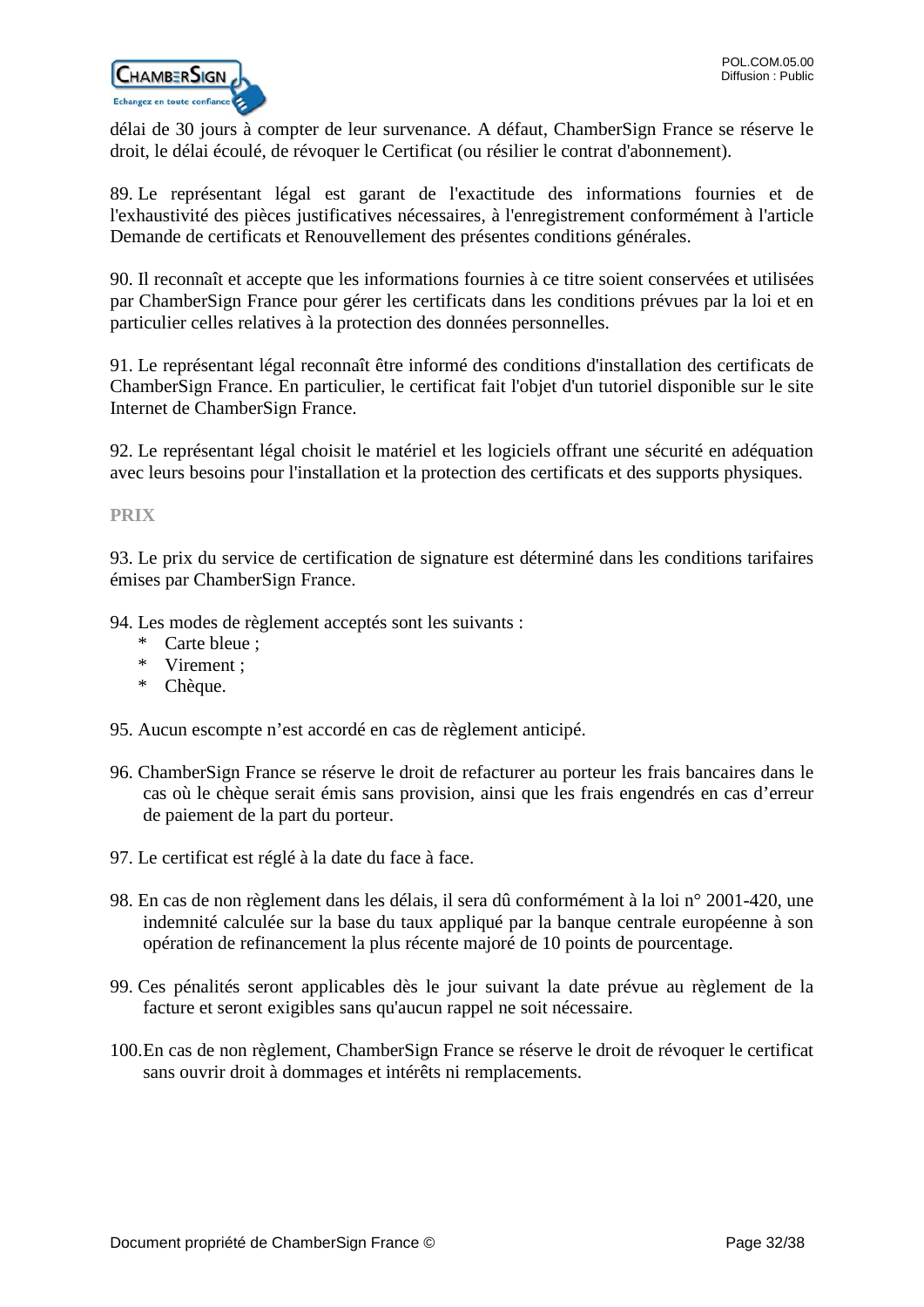<span id="page-32-0"></span>**GARANTIES ET LIMITES DE GARANTIES**

<span id="page-32-1"></span>**1.19 GARANTIES**

**CHAMBERSIGN** ez en toute confia

- 101.ChamberSign France garantit et maintient la cohérence de sa DPC avec sa PC.
- 102.ChamberSign France s'engage à protéger et garantir l'intégrité et la confidentialité des clés secrètes et/ou privées.
- <span id="page-32-2"></span>103.ChamberSign France garantit la sécurité des clés qu'elle remet.
	- **1.20 LIMITES DE GARANTIE**
- 104.ChamberSign France ne garantit en aucun cas le contenu des messages signés en utilisant son certificat, et seul le porteur est responsable vis-à-vis des tiers du contenu de ces envois.

#### <span id="page-32-3"></span>**RESPONSABILITE**

- 105.ChamberSign France est responsable de la conformité de sa politique de certification, avec les exigences émises par la PC-Type.
- 106.ChamberSign France assume toute conséquence dommageable résultant du non-respect de sa PC par elle-même ou l'une de ses composantes.
- 107.De plus, ChamberSign France reconnaît engager sa responsabilité en cas de faute ou de négligence, d'elle-même ou de l'une de ses composantes, quelle qu'en soit la nature et la gravité, qui aurait pour conséquence la lecture, l'altération ou le détournement des données personnelles des porteurs à des fins frauduleuses, que ces données soient contenues ou en transit dans les applications de gestion des certificats de ChamberSign France.
- 108.Elle est responsable du maintien du niveau de sécurité de l'infrastructure technique sur laquelle elle s'appuie pour fournir ses services.
- 109.Toute modification ayant un impact sur le niveau de sécurité fourni doit être approuvée par les instances de haut niveau de l'AC.
- 110.Seules les informations pertinentes de la PC mise en place par l'AC figurent dans les conditions générales d'utilisation.
- 111.ChamberSign France ne saurait être tenue responsable du préjudice causé par un usage du certificat dépassant les limites de l'usage autorisé et du plafond des transactions fixé par les présentes.
- 112.La responsabilité de ChamberSign France ne saurait être engagée en cas d'informations inexactes dues à de fausses déclarations, à de faux documents ou à l'absence d'information des modifications survenues dans la situation du porteur ou du représentant légal lors de la création ou en cours de validité du certificat, que la fausse déclaration, le faux document ou l'omission soit intentionnel ou pas.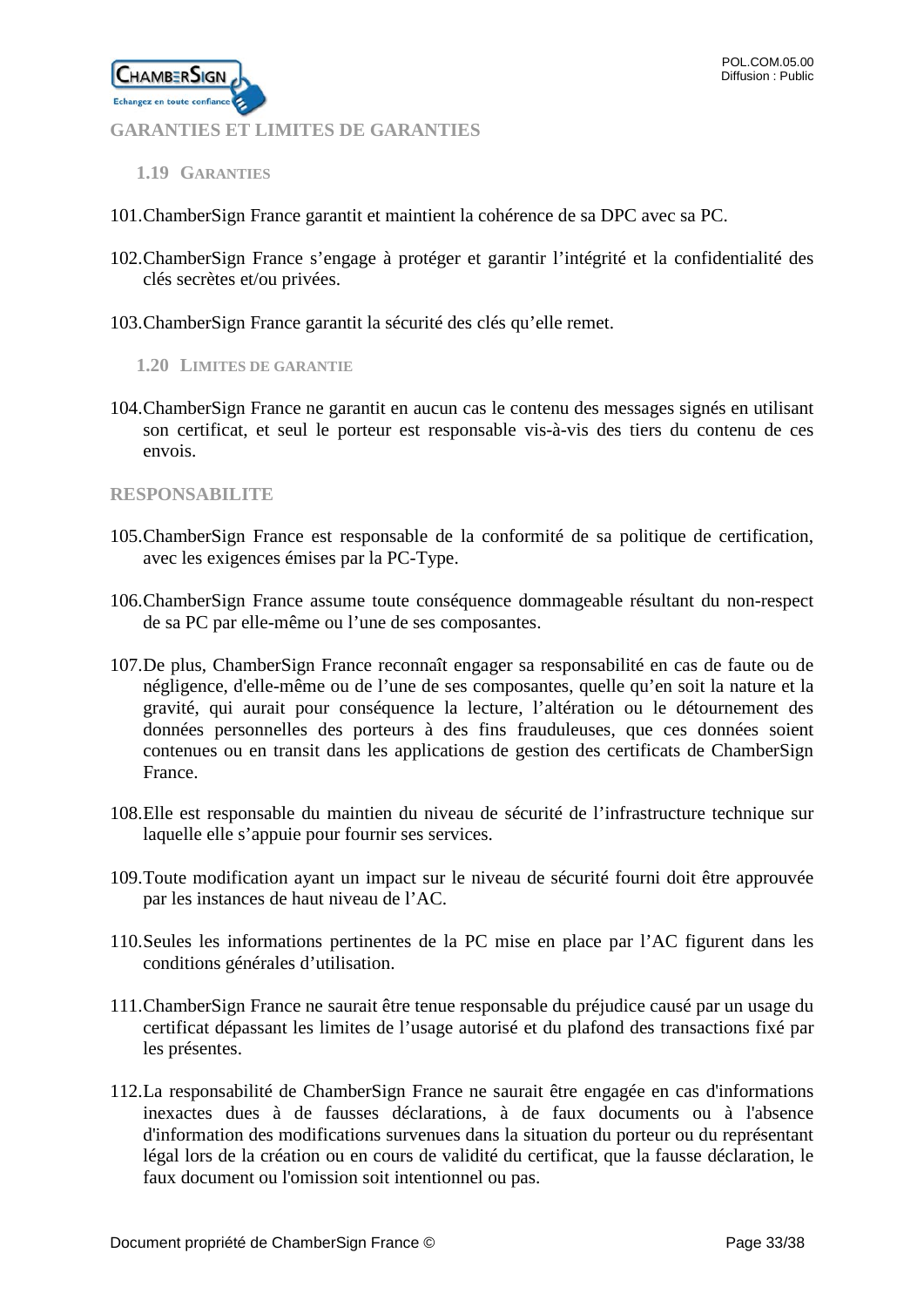

- 113.ChamberSign France n'assume aucun engagement, ni aucune responsabilité quant aux conséquences des retards de transmission, altération, erreurs ou pertes de tout message électronique, lettre ou document signés.
- 114.Sans préjudice de l'article Assurance, ChamberSign France ne sera en aucun cas tenue responsable des dommages indirects tels que, par exemple, tout préjudice financier ou commercial, perte de bénéfice ou d'exploitation, trouvant leur origine ou étant la conséquence de l'abonnement ou inhérents à l'utilisation des certificats émis par ChamberSign France.
- 115.Elle n'assume aucun engagement ni responsabilité quant à l'utilisation d'un certificat par le porteur, le représentant légal ou l'utilisateur du certificat non conforme aux dispositions des présentes Conditions Générales, notamment pour ce qui concerne les procédures de contrôle de validité du certificat lors d'une transaction.
- 116.Par ailleurs, ChamberSign France ne saurait être responsable des phénomènes liés à l'usure normale des médias informatiques, et notamment de la détérioration des informations portées sur lesdits médias due à l'influence des champs magnétiques.
- 117.ChamberSign France ne saurait être tenue pour responsable des dommages liés notamment à une interruption ou un dysfonctionnement des services et applications de l'utilisateur de certificats.
- 118.Si le représentant légal a fait l'acquisition d'un ou plusieurs supports physiques, ChamberSign France n'est responsable que de leur délivrance physique.
- 119.En cas de dysfonctionnement du support physique ou de son logiciel pilote associé, CSF en assure le remplacement.
- 120.ChamberSign France ne saurait être responsable de l'usage de la clé privée du porteur, qui en a la responsabilité personnelle. Tout dommage lié à la compromission de la clé privée est à la charge du représentant légal.
- 121.ChamberSign France ne saurait voir sa responsabilité engagée du fait d'une utilisation illicite du certificat dès lors que le représentant légal ou le porteur n'aura pas effectué une demande de révocation conformément aux présentes conditions générales.

# <span id="page-33-0"></span>**ASSURANCE**

- 122.ChamberSign France a souscrit, pour l'ensemble des dommages corporels, matériels et immatériels résultant de son activité, auprès de Gras Savoye une assurance couvrant les conséquences de sa responsabilité civile professionnelle.
- 123.Aux termes du contrat d'assurance souscrit par ChamberSign France, le porteur pourra bénéficier du remplacement du Certificat perdu, ou volé.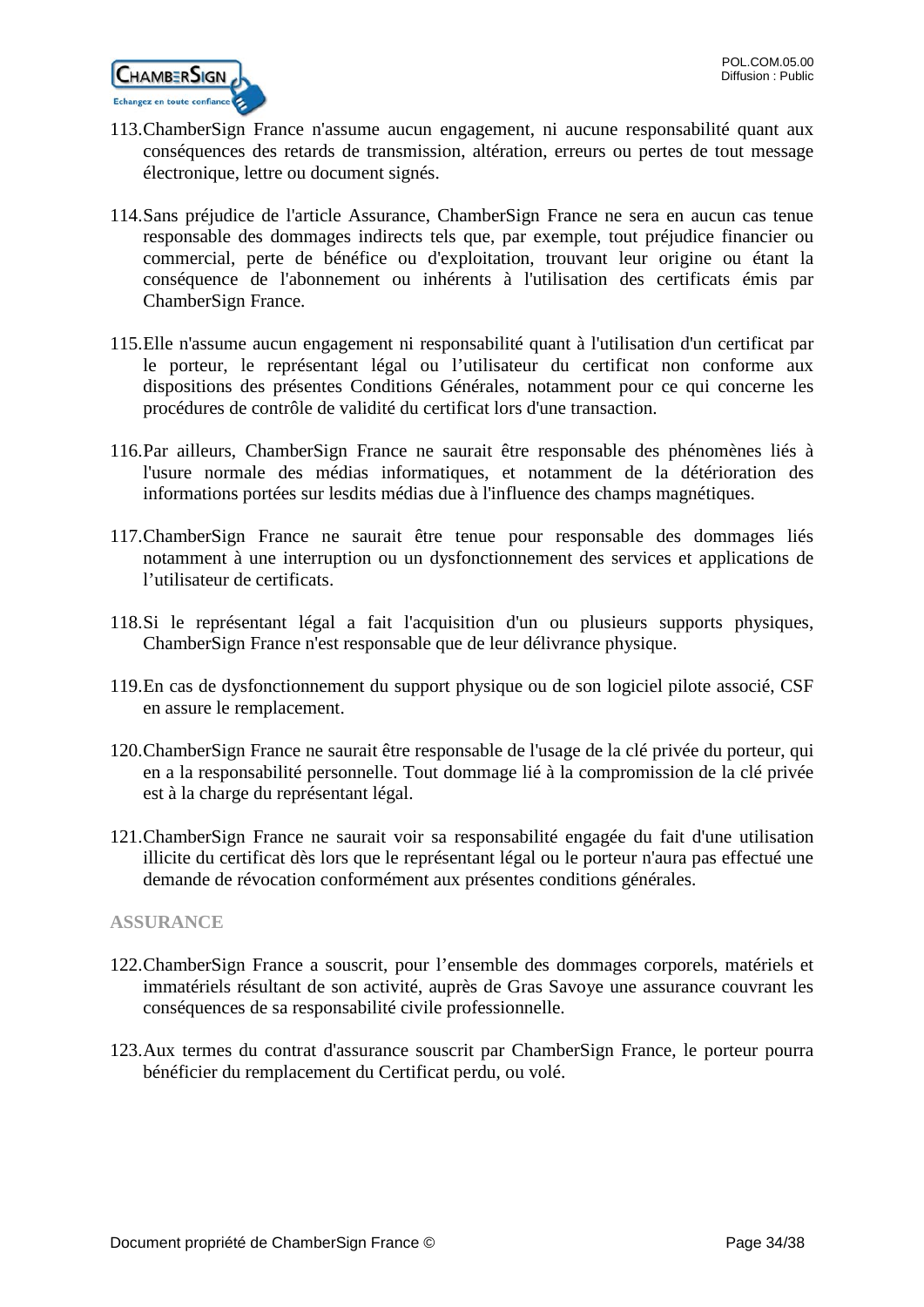

<span id="page-34-0"></span>124.Dans le cadre des présentes, l'ensemble des informations est confidentiel et recouvre toutes informations ou toutes données communiquées par les parties par écrit ou oralement.

125.Les parties s'engagent à :

- traiter les informations confidentielles avec le même degré de protection qu'elles accordent à leurs propres informations confidentielles de même importance ;
- garder les informations confidentielles et qu'elles ne soient pas divulguées ni susceptibles de l'être directement ou indirectement à tout tiers ;
- éviter que les informations confidentielles ne soient ni copiées, ni reproduites, ni dupliquées, en partie ou en totalité, lorsque de telles copies, reproductions ou duplications ne sont pas directement liées à l'exécution des présentes.

# <span id="page-34-1"></span>**PROPRIETE INTELLECTUELLE**

126.Les parties déclarent et garantissent avoir la libre disposition des marques, noms, dénominations, et autres signes distinctifs destinés à être utilisés dans le cadre des présentes.

#### <span id="page-34-2"></span>**DONNEES A CARACTERE PERSONNEL**

- 127.Les données à caractère personnel recueillies par ChamberSign France pour les besoins de la délivrance et de la conservation des certificats peuvent l'être directement auprès de la personne concernée ou indirectement auprès du représentant légal et ne seront traitées que pour les fins en vue desquelles elles ont été recueillies.
- 128.ChamberSign France déclare et garantit que les données à caractère personnel collectées dans le cadre des présentes ainsi que les traitements dont elle est le responsable sont traitées conformément aux dispositions de la loi n°78-17 du 6 janvier 1978 relative à l'informatique, aux fichiers et aux libertés.
- 129.En particulier, ChamberSign France fait son affaire de l'observation vis-à-vis des personnes concernées par la collecte et le traitement de données à caractère personnel des informations prescrites à l'article 32 de la loi du 6 janvier 1978.
- 130.ChamberSign France assure la confidentialité et la sécurité des données collectées dans le cadre des présentes.
- 131.Toutefois, ces données pourront être transmises à l'opérateur technique de ChamberSign France, qui respecte la même politique de confidentialité que ChamberSign France.
- 132.Le représentant légal et le porteur peuvent écrire à ChamberSign France, à l'adresse suivante : ChamberSign France - 46 avenue de la Grande Armée - 75 017 Paris, pour exercer leurs droits d'accès, d'interrogation, d'opposition pour motif légitime, et de rectification à l'égard des informations les concernant et faisant l'objet d'un traitement par ChamberSign France, dans les conditions prévues par la loi du 6 janvier 1978.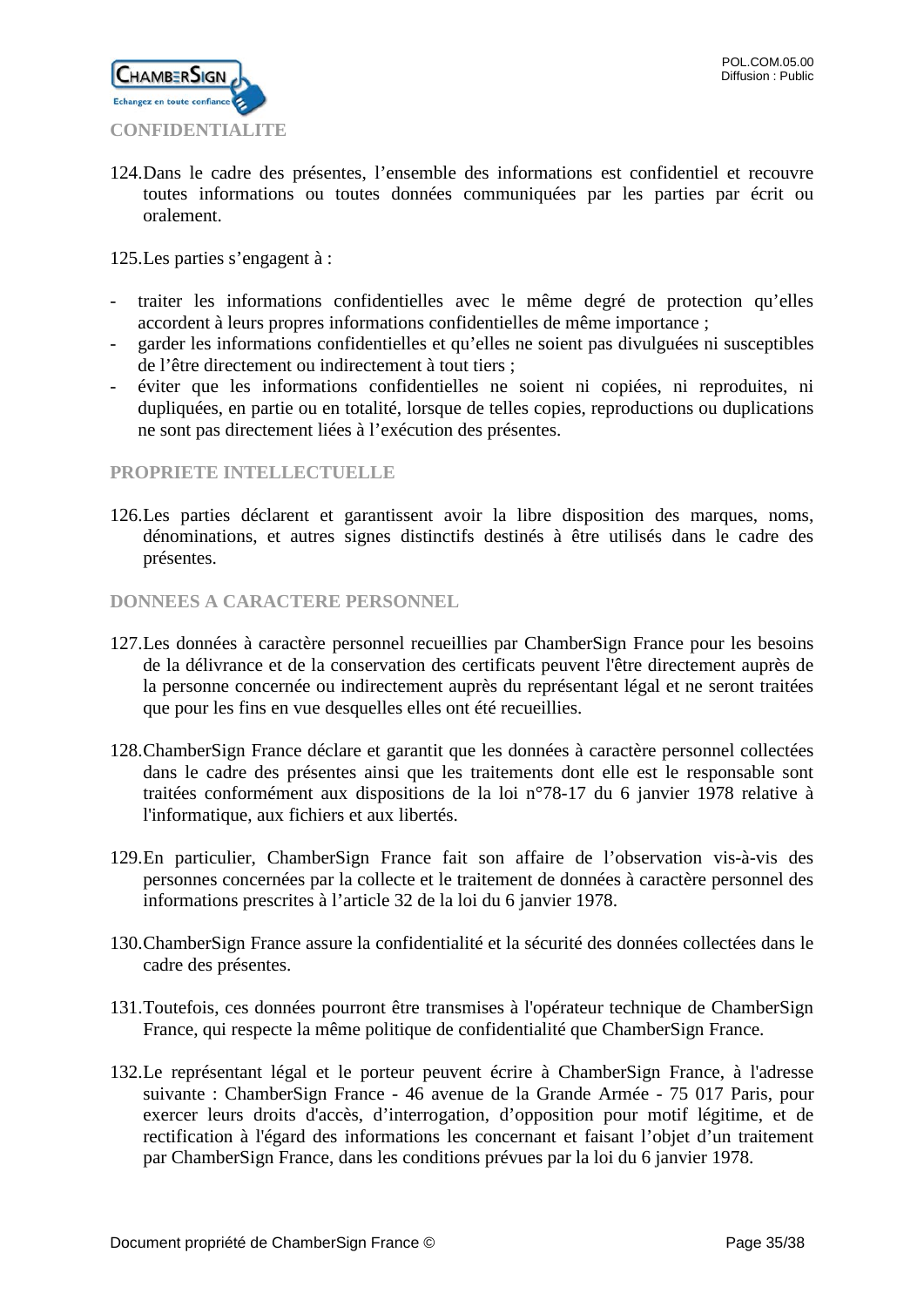

133.Le représentant légal et le porteur disposent de la faculté de s'opposer, sans frais et sans motif, à ce que les données le concernant soient utilisées à des fins de prospection, notamment commerciale.

# <span id="page-35-0"></span>**RESILIATION DE L'ABONNEMENT**

- 134.Le représentant légal ou le porteur pourra résilier l'abonnement à tout moment et sans cause.
- 135.Dans ce cas, il ne peut prétendre au remboursement des sommes déjà versées au titre de l'abonnement au service de certification de ChamberSign France.
- 136.De son côté, ChamberSign France pourra résilier l'abonnement de façon anticipée si le représentant légal ou le porteur ne respecte pas les obligations contractuelles mises à sa charge, après une mise en demeure par courrier recommandé avec accusé de réception, restée infructueuse pendant 30 jours.

137.L'abonnement est résilié de plein droit :

- en cas d'expiration de l'ensemble des certificats ;
- en cas de révocation des certificats :
- en cas de non paiement du prix de l'abonnement.

Si après révocation, ChamberSign France reçoit de la même personne, une nouvelle demande de certificat, un nouveau dossier sera constitué et les Conditions Générales d'Utilisation seront alors à nouveau à signer.

138.En cas de résiliation intervenant avant la fin de la durée de validité attachée au certificat, pour un motif non imputable à ChamberSign France, le prix versé par le représentant légal ou par le porteur restera acquis à ChamberSign France.

<span id="page-35-1"></span>**BONNE FOI**

139.Les parties conviennent d'exécuter leurs obligations avec une parfaite bonne foi.

#### <span id="page-35-2"></span>**CONSERVATION**

- 140.ChamberSign France conservera les documents relatifs à la preuve du contrôle d'identification des porteurs pendant les délais prévus dans la politique de certification.
- 141. Les journaux d'évènement sont conservés sur site pendant une durée de 30 jours.

142. Après leur génération, ils sont archivés dans un bref délai et au plus tard sous le délai d'un jour et pendant cinq ans.

- 143.Les dossiers d'enregistrement sont archivés pendant une durée de 5 ans.
- 144.Les certificats de ChamberSign France et des porteurs, ainsi que les LCR émis par ChamberSign France sont archivés pendant une durée de 5 ans.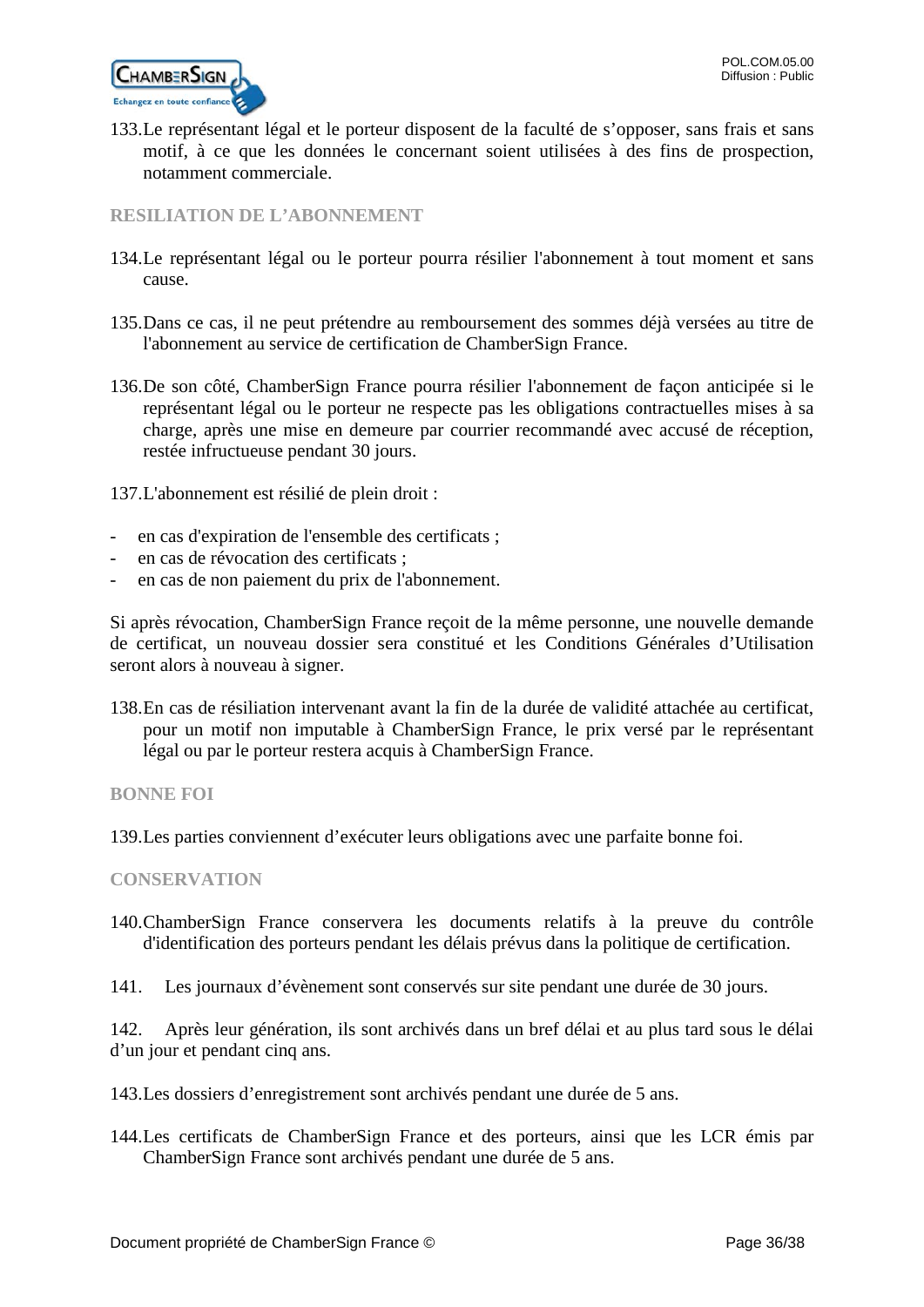

- 145.S'agissant des documents dont la durée d'archivage est supérieure à 5 ans, il revient au porteur de faire le nécessaire pour garantir l'archivage du certificat à des fins de vérification de la validité de la signature.
- 146.Les dossiers de demande de certificat acceptés sont archivés pendant une durée nécessaire aux besoins de fourniture de la preuve de la certification dans des procédures légales, conformément à la loi applicable.

### <span id="page-36-0"></span>**NULLITE**

147.Si une ou plusieurs clauses des présentes conditions générales sont tenues pour non valables ou déclarées comme telles par une loi, un règlement ou par suite d'une décision définitive d'une juridiction compétente, les autres clauses conserveront leur pleine validité sauf en cas de caractère indissociable avec la stipulation litigieuse.

#### <span id="page-36-1"></span>**INTEGRALITE**

- 148.Les parties reconnaissent que les conditions générales, le formulaire d'abonnement, la grille tarifaire et la politique de certification de ChamberSign France ainsi que tout document contractuel relatif à la délivrance et à la gestion des certificats constituent l'intégralité du contrat.
- 149.En cas de contradiction, les dispositions des présentes prévaudront sur tout autre document constituant l'ensemble contractuel précédemment défini.
- 150.Ces documents ne pourront être modifiés que par avenant écrit ou échanges de correspondances datées et signées des deux parties.
- **LANGAGE – VERSION FAISANT FOI**
- 151 Les présentes conditions générales sont rédigées en langue française, toute traduction n'ayant qu'une vocation informative En cas de désaccord entre le texte original et toute version établie en une autre langue, l'original en français fera foi.

<span id="page-36-2"></span>**REGLEMENT DES LITIGES – TRIBUNAL COMPETENT – LOI APPLICABLE**

- 152 En cas de difficulté pour l'interprétation et l'exécution des documents contractuels ou de l'un de leurs avenants, les parties décident de soumettre cette difficulté à une procédure amiable et/ou de recourir, si nécessaire, à une expertise.
- 153 A défaut, compétence expresse est attribuée à une juridiction judiciaire.
- 154 Les présentes conditions générales sont régies par la loi française.
- 155 Il en est ainsi pour les règles de fond et les règles de forme et ce, nonobstant les lieux d'exécution des obligations substantielles ou accessoires.
- 156 Les lois françaises et normes applicables aux certificats de signature électronique à usage de signature sont notamment :